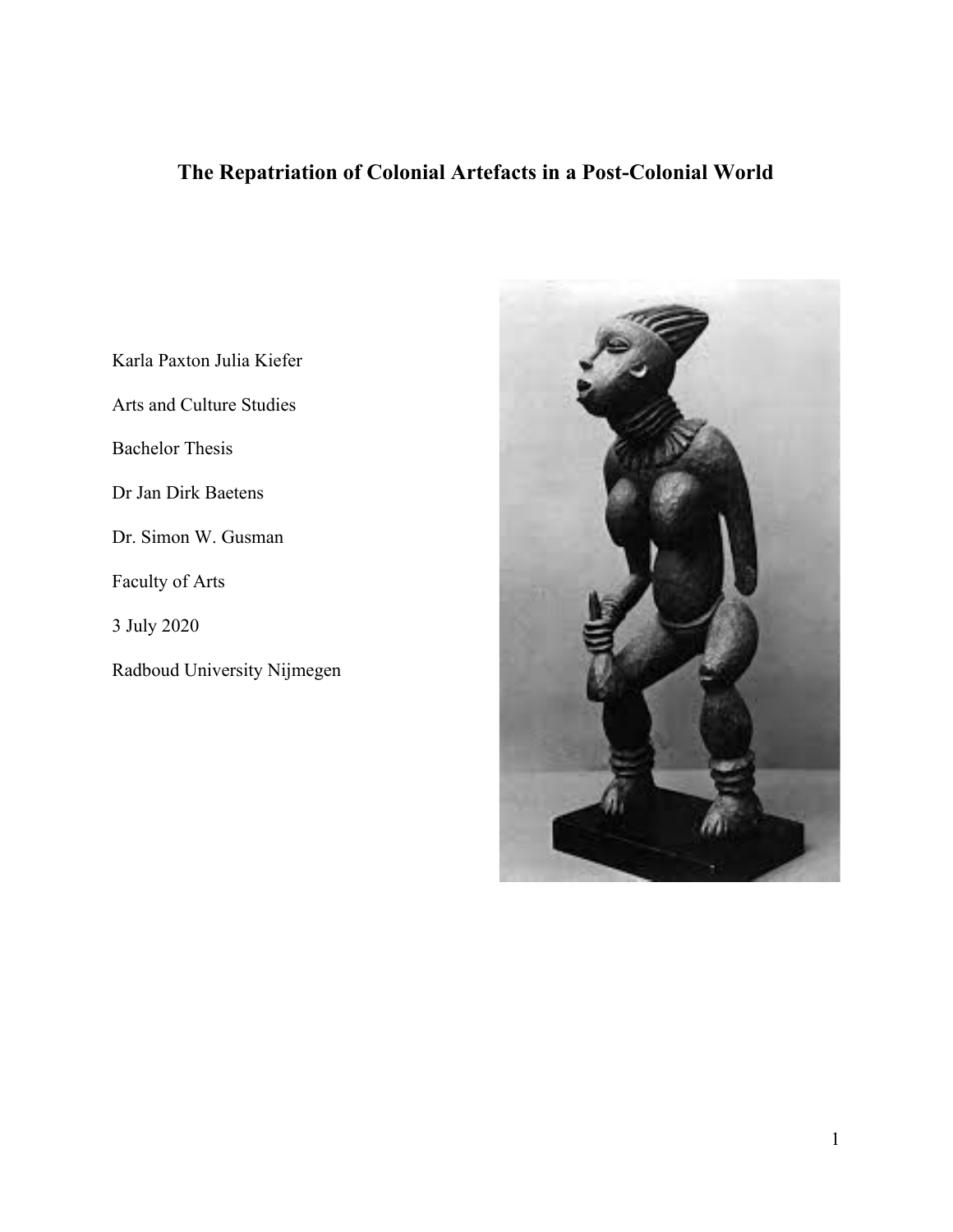### **Table of Contents**

| Cover Letter                                                            | 1              |
|-------------------------------------------------------------------------|----------------|
| Title Page                                                              | $\overline{2}$ |
| Table of Contents                                                       | 3              |
| Introduction                                                            | $\overline{4}$ |
| Background of the study                                                 | 5              |
| Research objective and research Questions                               | 6              |
| Thesis structure                                                        | 8              |
| <b>Literature Review</b>                                                | 9              |
| Chapter 1: The History of the Bangwa Queen From Cameroon to Germany     | 10             |
| Chapter 2: Cultural and Aesthetic Values added within the Western World | 16             |
| Chapter 3: The Economic Value of the Bangwa Queen                       | 22             |
| Chapter 4: Debate on the Return                                         | 23             |
| Conclusion                                                              | 30             |
| Works cited                                                             | 33             |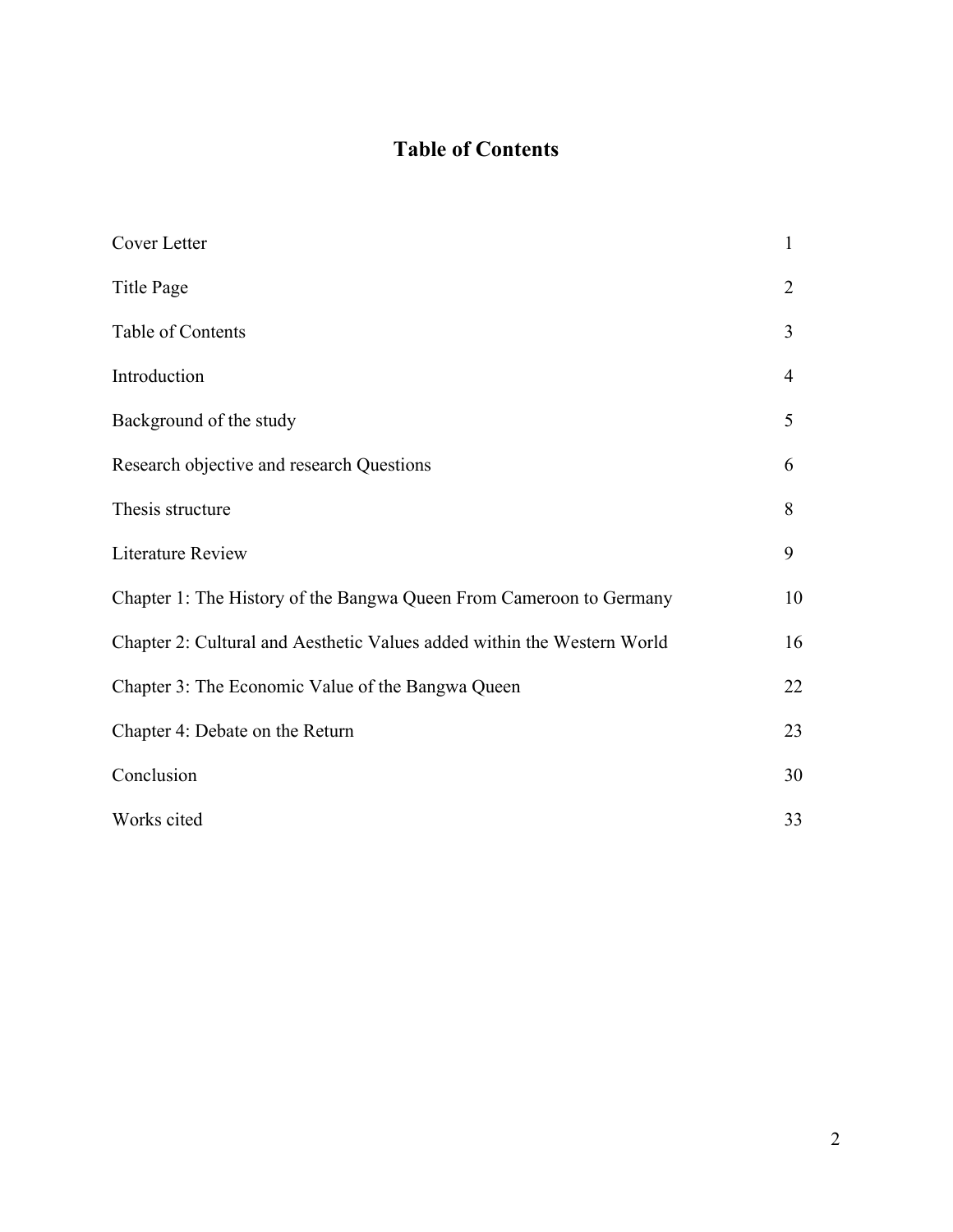### **Introduction**

In 2018, Ryan Coogler's film *Black Panther* received significant recognition, not only for being the first Black superhero film but because it touches upon the debate surrounding colonial artefacts located in the Western world. In this Marvel blockbuster, the villain, Erik Killmonger (Michael B. Jordan) attends an exhibition at the fictitious Museum of Great Britain, where he consults the White curator about the acquisition of the vibranium mining hammer; Killmonger mentions that "[i]t was taken by British soldiers in Benin, but it's from Wakanda. [...] How do you think your ancestors got those? You think they paid a fair price? Or did they take it like they took everything else?" (Coogler 2018). From this interaction, Killmonger is stating that most of these cultural artefacts were stolen and have not been returned to their place of origin.



Figure 1: *Black Panther*, Killmonger at the Museum of Great Britain, 2018.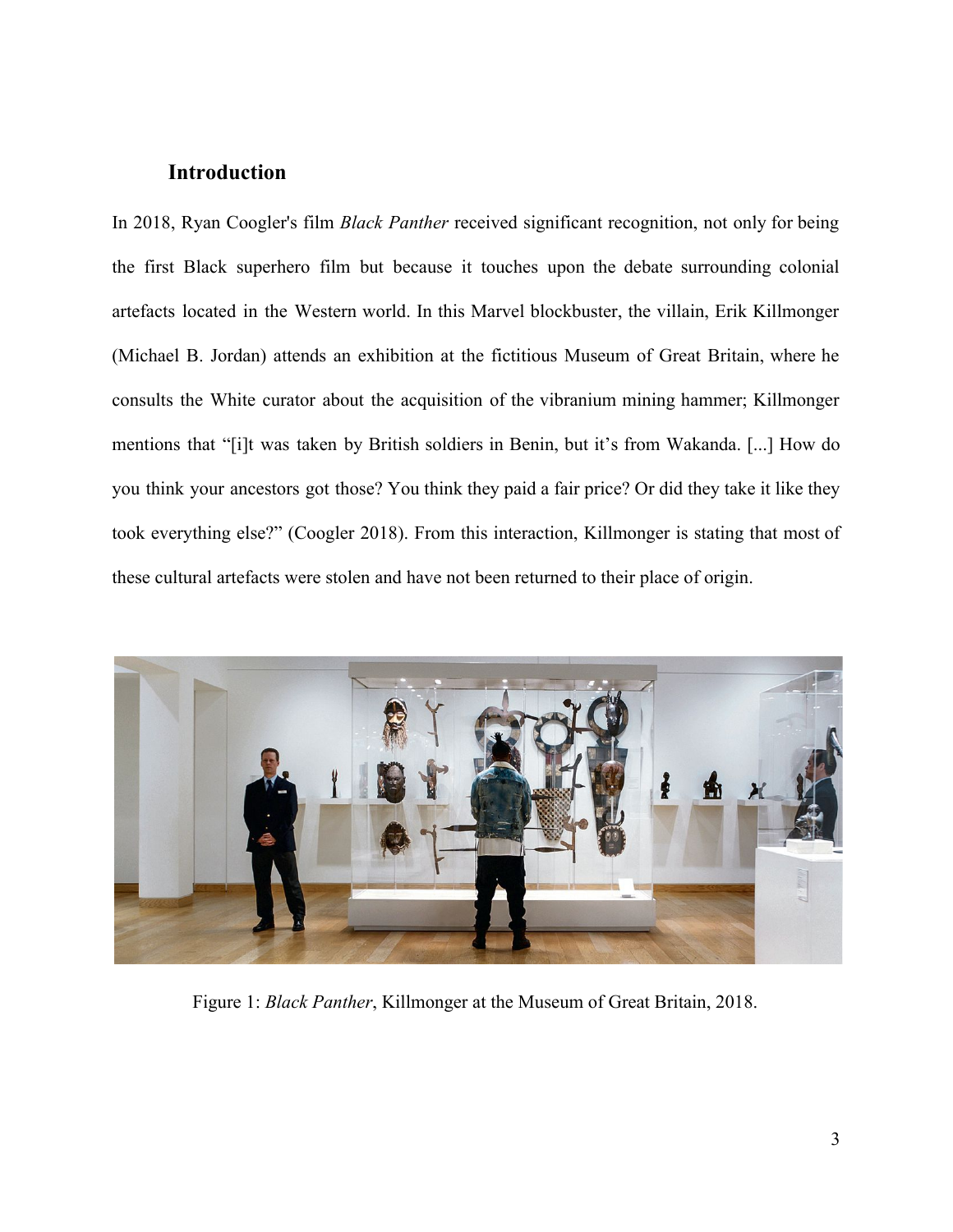### **Background of the study**

The issue regarding the repatriation of colonial artefacts surpasses popular culture as it is a prevalent topic within politics and art. It is important to note the significance of repatriation as it "helps address the historical injustice museums have caused and restores Africans' agency as producers of their own history" (Woldeyes 2019). At the end of November 2017, the current French President, Emmanuel Macron announced that restitution should be made for the fact that 90% of Africa's artefacts are outside of the continent. Alain Godonou who is the Director of Museums of Benin national heritage agency mentioned at his address at the UNESCO forum on Memory and Universality that currently 90 percent to 95 percent of Africa's cultural heritage is located outside of the African content and is hosted in large museums (Sarr and Savoy 61). The initiative to return colonial artefacts is not restricted to France, but other countries have also taken the initiative to return looted cultural objects. The proposition by President Macron overjoyed many; however, there are many issues as to why this can be problematic. There are concerns regarding if and what kind of reparations will be contemplated. As a result of Macron's request Felwine Sarr, a Senegalese scholar, and Bénédicte Savoy, a French art historian, wrote a report "Restitution of African Cultural Heritage. Toward a New Relational Ethics" (2018) which maps out the process of the return of colonial artefacts. Sarr and Savoy mention that currently in the French Public Collection there are "at least 90,000 objects originating from sub-Saharan Africa [..] 70,000 pieces alone are housed in the Musée du Quai Branly-Jacques Chirac" in Paris (44). Two days after this report was published, Macron announced that by 2021, 26 artefacts would be returned to Benin (Gikandi 2020). This shows that France is taking responsibility and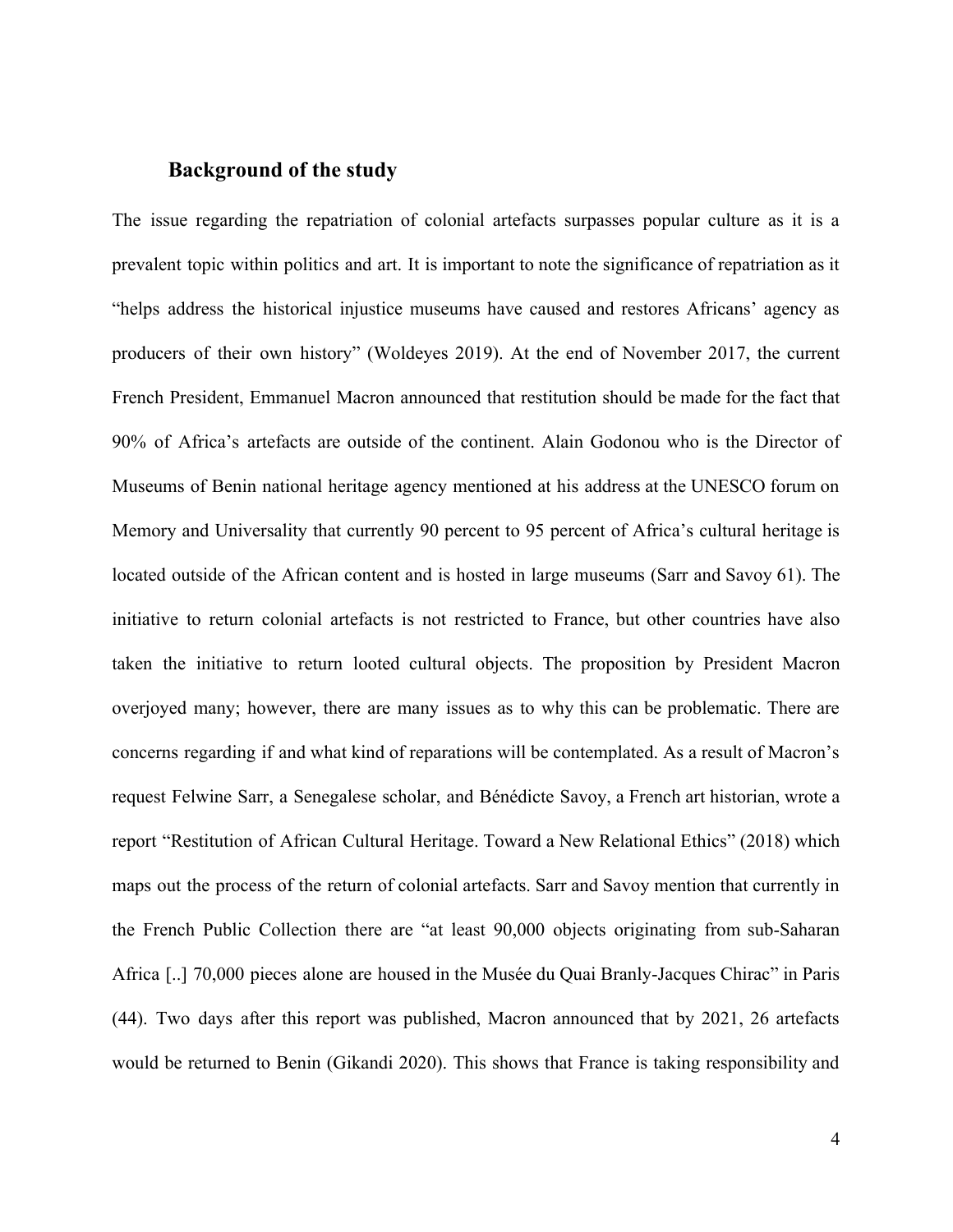looking critically at the permanent restitution of these cultural treasures. However, as cultural studies students, we are obliged to be critical of why this is only taking place now and why other cultural artefacts have not yet been returned.

One object that has been at the centre of this debate regarding the repatriation of colonial artefacts and the subject of my case study is the Bangwa Queen. The wooden sculpture is a sacred *lefem<sup>1</sup>* figure from the Western part of Cameroon and was looted along with other lefem figures during an invasion of German soldiers in the Bangwa community. The sculpture was later found in possession of Gustav Conrau in 1899 which he then brought to the Ethnological Museum in Berlin. The artefact is currently located in a French museum in Paris (Campfens 80). It is important to note that during this research (June 2020), there have been no initiatives to return the object at present. However, there was one initiative in 2017, where representatives of the Bangwa community contacted the museum to initiate a dialogue. Unfortunately, there was no further communication between the two (Campfens 80).

### **Research Objective and Research Questions**

In this research, I would like to partake in the debate surrounding the repatriation of colonial artefacts. I will further examine if museums should return these objects and what the repatriation will consist of. Campfens mentions that the meaning of the Bangwa Queen transforms in "different settings and to different people" (Campfens 80). The sculpture's transformation is "from an ancestral portrait in between human and spiritual world in her original African context, to an exotic ethnographic specimen for European scientists at the turn of the nineteenth-century,

<sup>1</sup> *Lefem* figures are "effigies of the ancestors and other important royal status holders" (Brain and Pollock 83)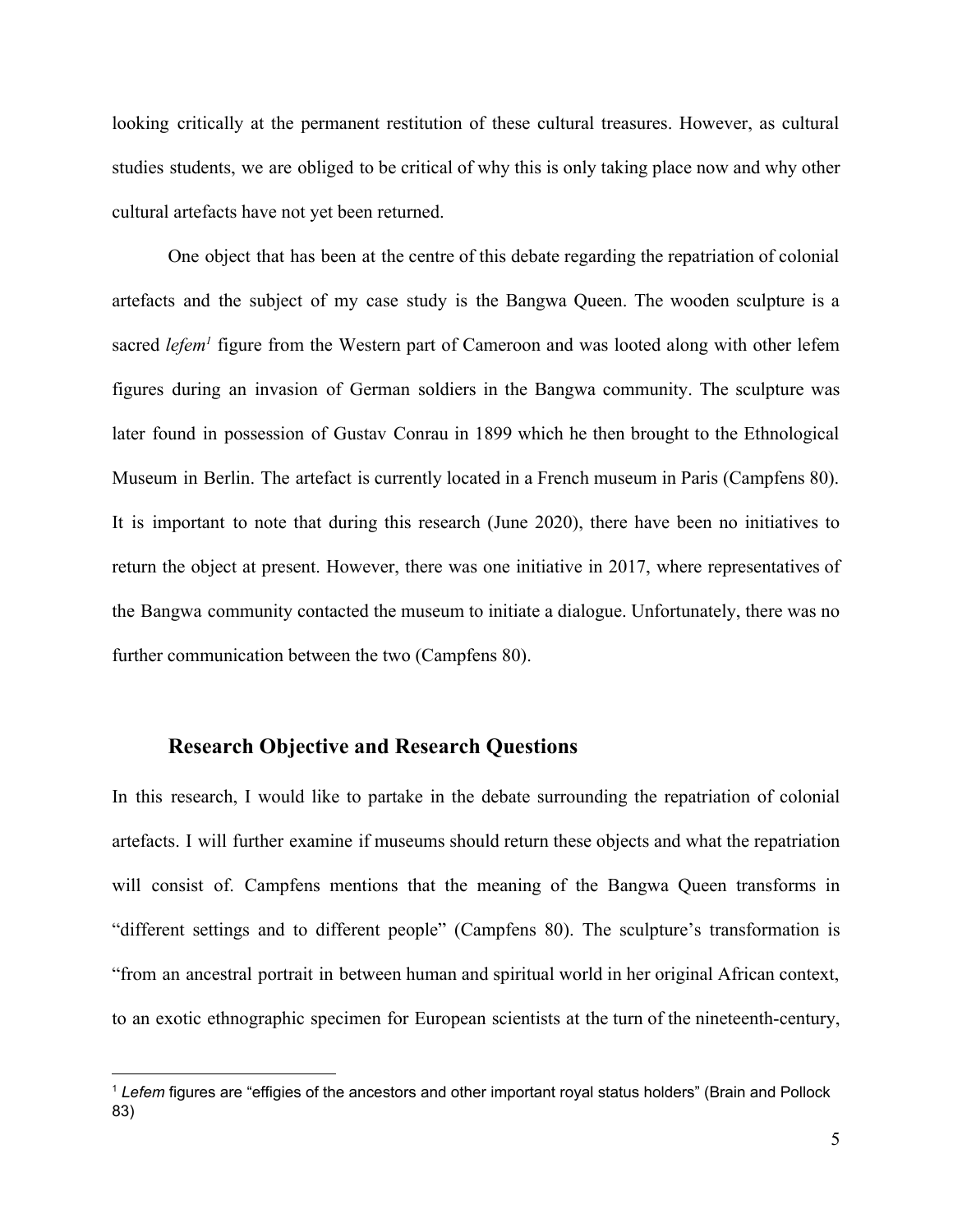to a famous work of art that has inspired artists and commodity for Western collects" (Campfens 80). Campfens' description of this difference and how it varies is also how value is added to the sculpture and how that changes regarding space and time- more specifically, to look at how these values impact the role of repatriation.

The objective of this thesis is to look at how the sculpture, the Bangwa Queen, was seen as valuable within its original place of creation and how value was created and added during its time in the West. For the purpose of this thesis, I will be looking specifically at economic value, cultural value and aesthetic value. Due to the change of location and ownership of the object, it will become evident that these values have changed. Temporal and spatial summation will be incorporated as time will show how the role and definition of the object have changed. Space will also play a role in understanding how the sculpture was interpreted within an African context compared to the way it was interpreted within a European context. This leads to my research question "How do the economic, cultural and aesthetic values ascribed by Post-Colonial Europe, affect the debate and return of the Cameroonian sculpture, the Bangwa Queen?" The sub-questions I will focus on will include: "What is the Bangwa Queen and her history?", "What roles do cultural and aesthetic value play on the interpretation of the Bangwa Queen?", "What is the significance of the economic value of the Bangwa Queen?" and "What is the debate and how can the soft laws apply to the Bangwa Queen?" I hypothesize that these forms of value impact the policymaking process and when the sculpture will be returned. In simpler terms, policymaking is what affects the debate and vice versa. Policymaking plays a huge role in the debate as there are specific laws in play which determine who has legal ownership to the object.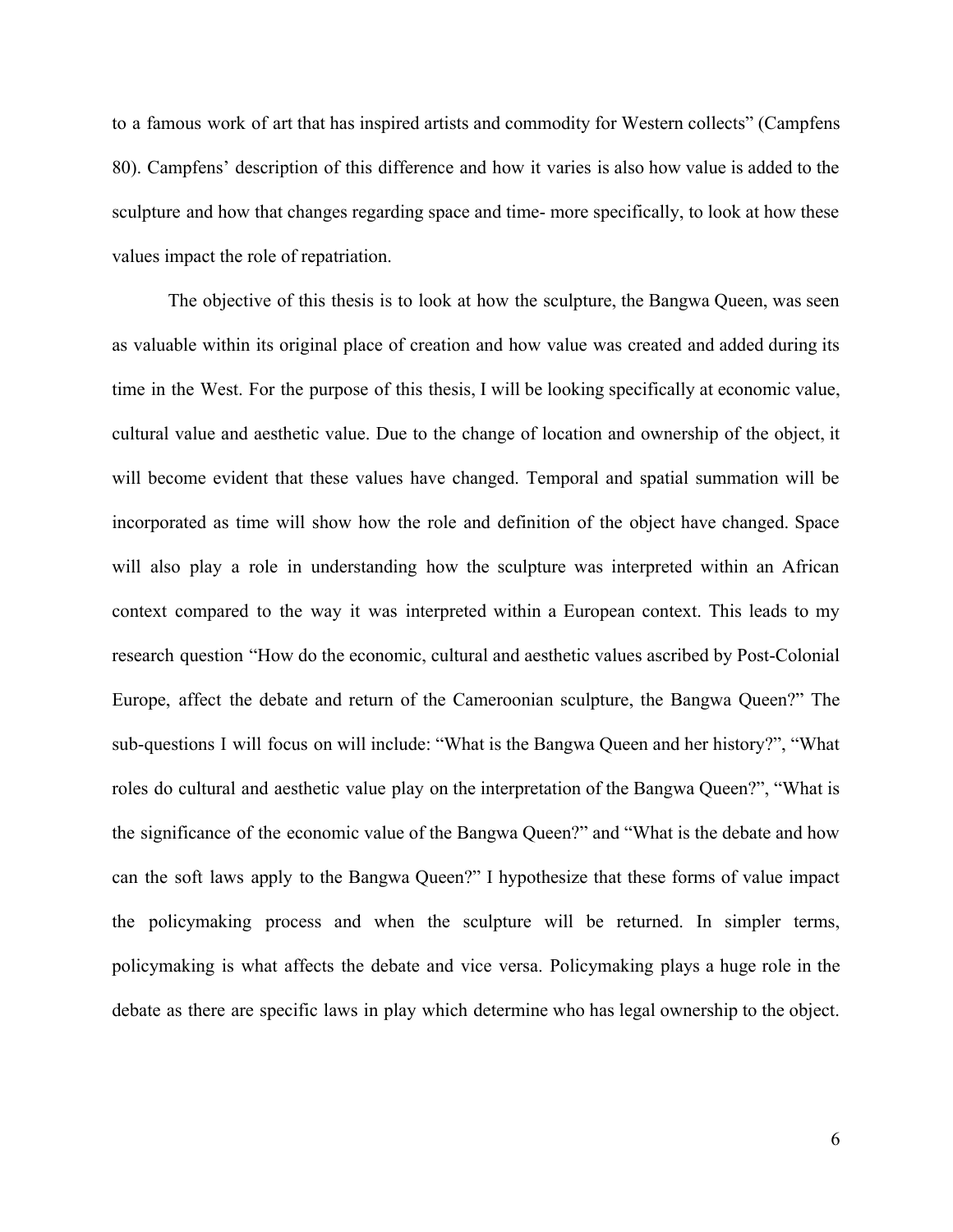In addition, it is essential to realise that this debate is part of a more significant discussion regarding the decolonisation of the museum.

### **Thesis Structure**

The structure of the thesis is as follows; I will begin with a general background of the Bangwa Queen. Firstly, I will look at where the object comes from and how the object was interpreted within its original context and what the function of the sculpture was. Here I will answer the sub-question "What is the Bangwa Queen and her history?" Furthermore, I will look at how the sculpture arrived in Europe. In the second chapter, I will focus on how an artwork gains cultural and aesthetic values within the Western world and thus, how these values apply to the Bangwa Queen. In this chapter, I will answer the sub-question "What roles do cultural and aesthetic value play on the interpretation of the Bangwa Queen?" I hypothesize that the Bangwa Queen has gained significance due to the international canonisation and pedigree of the object. In addition, the object has been recognised by famous photographers and surrealist artists, thus allowing the object to be associated with avant-garde art. The cultural and aesthetic values naturally feed into the economic values, which will be the focus of my third chapter; "What is the significance of the economic value of the Bangwa Queen?" Finally, for the fourth chapter, I will return to the debate which focuses on the reasons why the sculpture should be returned and why it should not be returned. Moreover, I will analyse how these value factors have or can play a role in the return of the object and why there may be hesitation to return the object. In this part, I shall answer the sub-question: "What is the debate and how can the soft laws apply to the Bangwa Queen?" To understand the debate, I will look at some laws which have contributed to the repatriation of the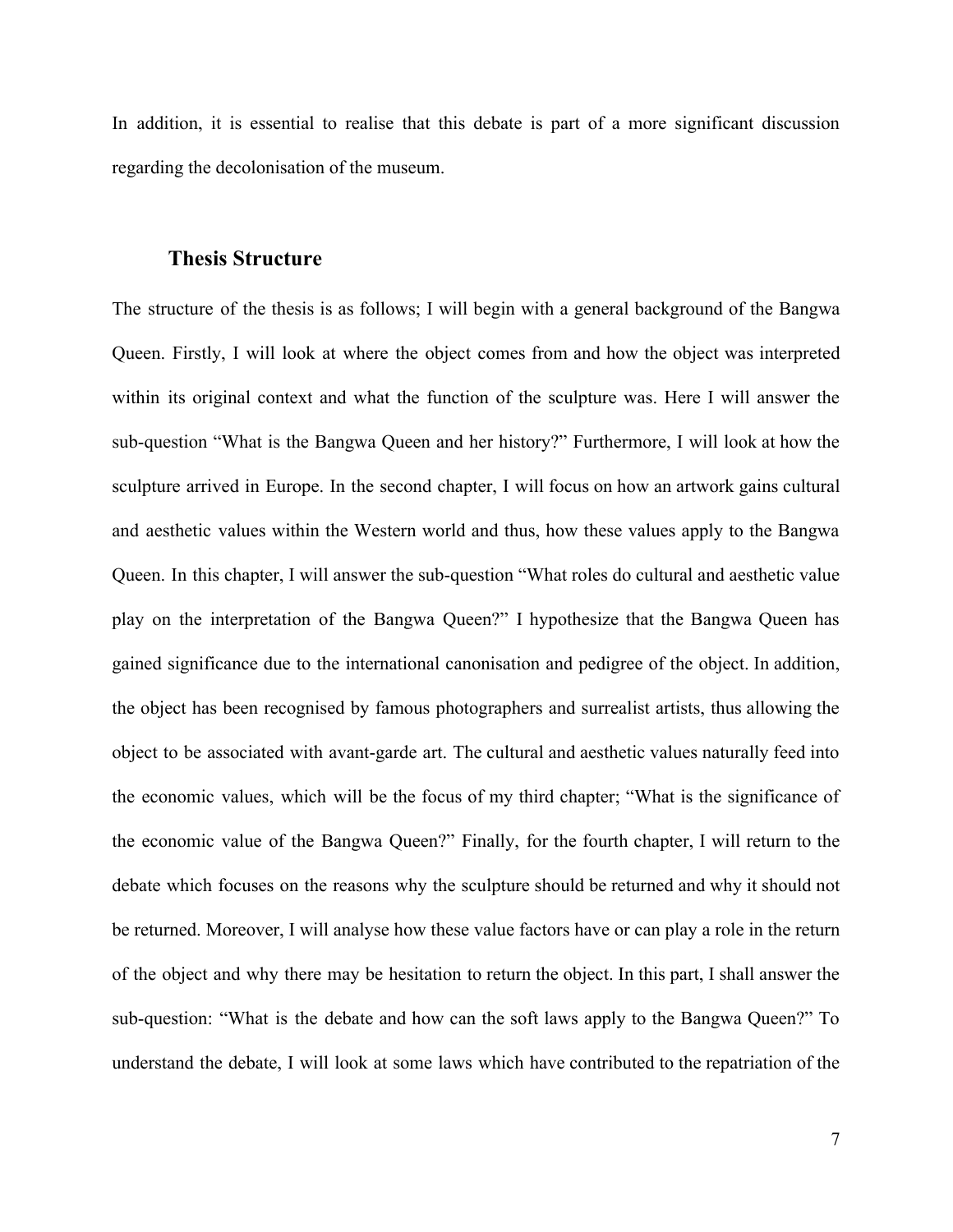colonial artefacts and policies which have neglected the need for these artefacts to be returned to their place of origin. The structure of this thesis will subsequently take on a chronological order: the past, in regard to the history of the object and ownership; the present, focussing on the process of value gained during the sculpture's time in the West and, finally, the future, and how these factors affect the possible return of the object. This will include looking at laws, human rights and property claims.

### **Literature Review**

Before I begin the first chapter, let us briefly look at the main literature I have used in this study. The Bangwa Queen has been the subject of previous research. For example, Evelien Campfens' "The Bangwa Queen: Artifact or Heritage?" which focuses on understanding how human rights laws and international law affect the cultural object and its potential repatriation to the indigenous people. Her work was published in 2019, which is the most recent academic work on my case study. Robert Brain and Adam Pollock have also researched the sculpture in *Bangwa Funerary Sculpture* (1971) which gives contextual information regarding the Bangwa Queen. Considering the interdisciplinary nature of cultural studies and of this topic, I will refer to multiple scholars from different academic fields such as cultural theorist Stuart Hall, political scientist Ken Booth and art historian Zoë Strother. I will incorporate their theories to further understand how the Bangwa Queen has been interpreted within post-colonial Europe and what these identities entail. In addition, I will also look at speeches, laws, and newspaper articles to understand the current debate. As a result, the theoretical framework for this thesis is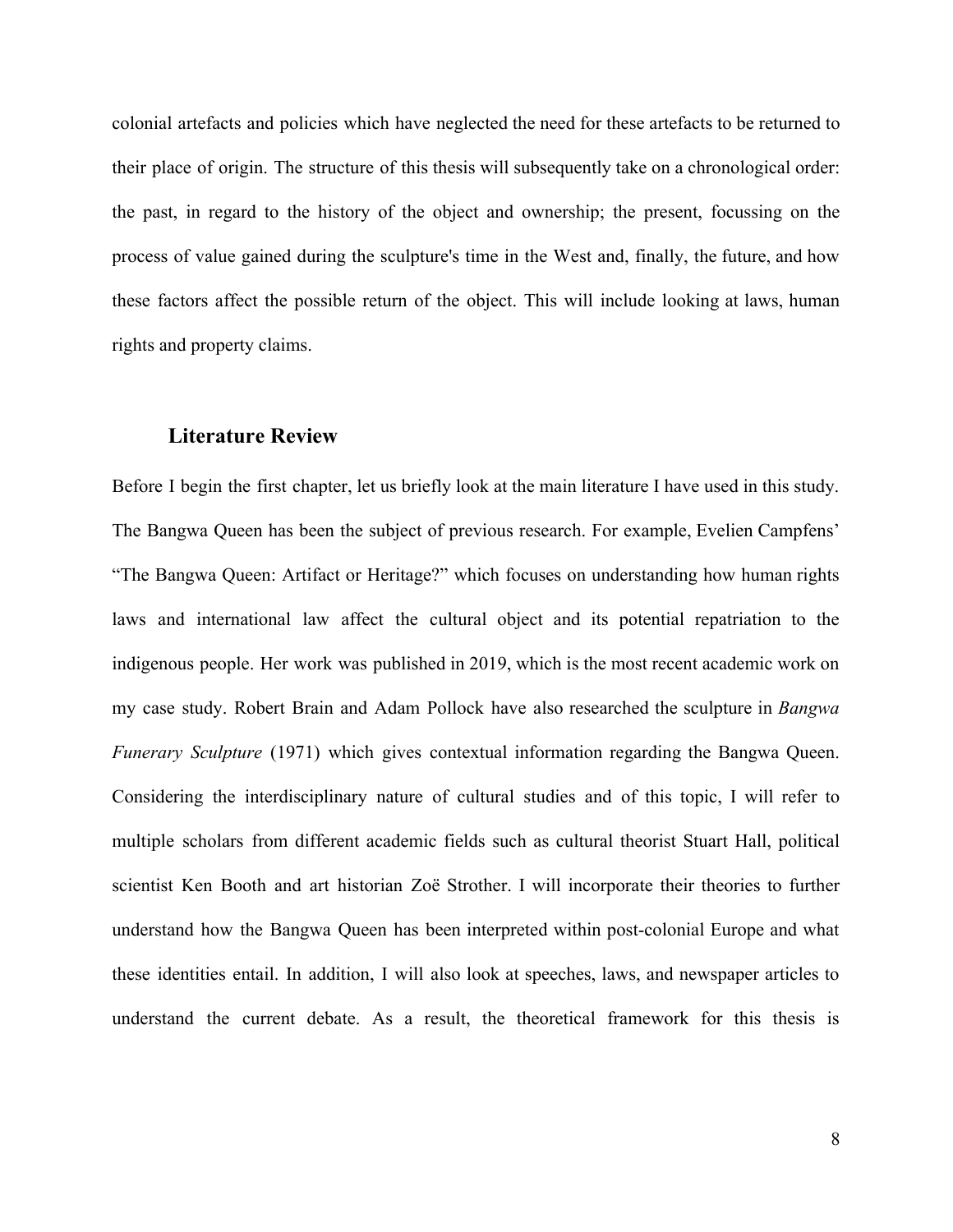interdisciplinary as I will be focusing on postcolonialism, identity and institutions of the art world.

# **Chapter 1: The History of the Bangwa Queen from Cameroon to Germany**

The Bangwa Queen is an 85 cm tall wooden sculpture from Cameroon. Although France and England colonised Cameroon, before the arrival of the French and English Cameroon was a German colony in 1884. It was during this period that the sculpture and other figures went missing during an invasion by German colonists on the Bangwa territory; the sculpture was later acquired by a German coloniser, Gustav Conrau between June and September 1899 (Campfens 76 and 82). Although I have referred to the sculpture as the Bangwa Queen, it is essential to realise that when Gustav Conrau obtained the object he had documented that in the Bangwa language the sculpture was called *Njuindem*, which translates to "woman of God" (Brain and Pollock 124) and "mother of twins endowed with divine gifts" (Lajer-Burcharth and Söntgen 221). We can view this as the first difference of how Conrau has represented the sculpture as "Bangwa Queen." At the same time, this new title does not convey the correct meaning of *Njuindem*, a "dancing priestess of the earth cult, diviner and mother of twins" (Bonnell and Grossman 76). In my theorisation, I am referring to representation and misrepresentation from Stuart Hall's notion of how the West consumes the 'Other' namely dealing with identification and how "there is always 'too much' or 'too little'- an over-determination or a lack, but never a proper fit, a totality" (3). This suggests that representing something is either over-appropriated or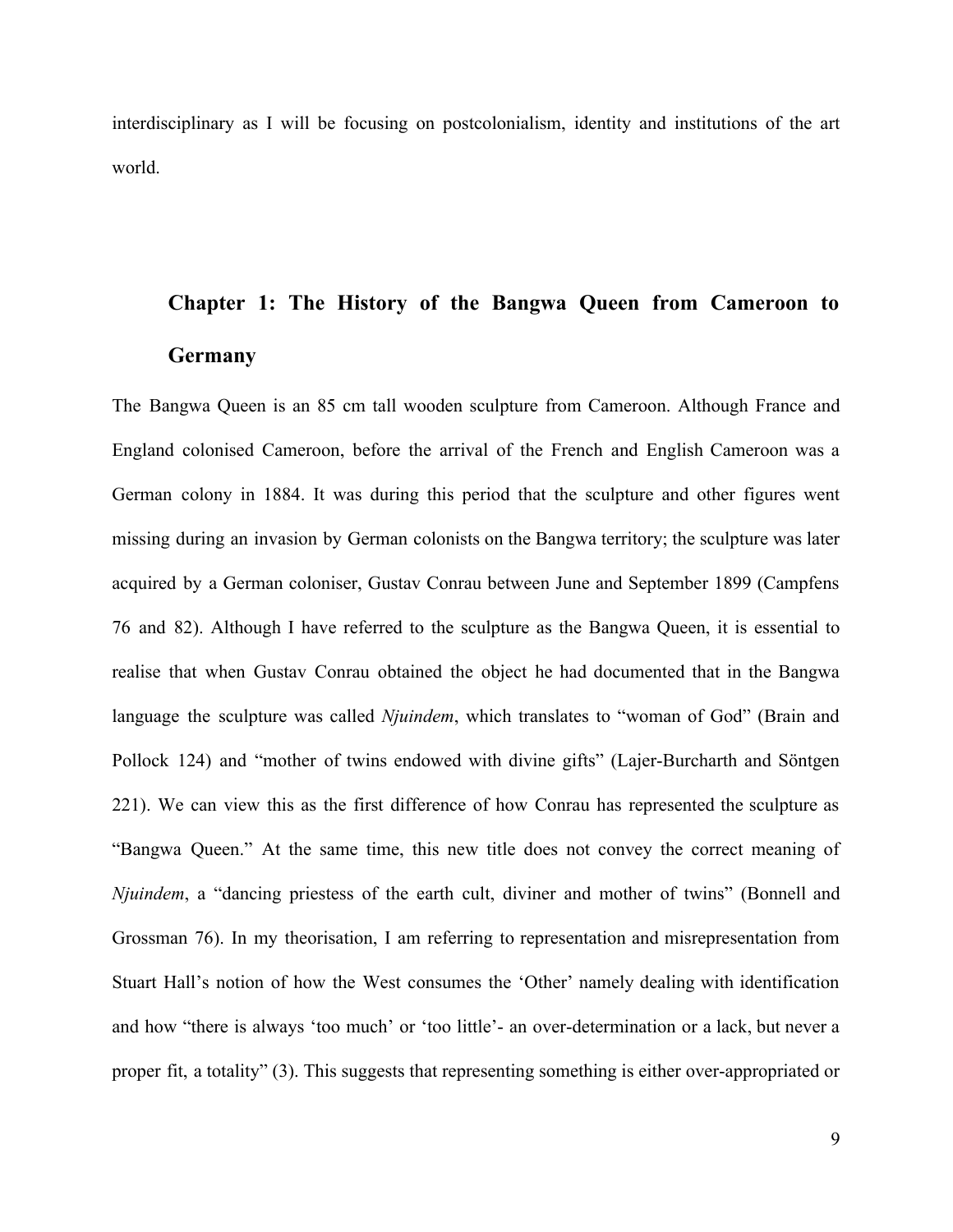under-appropriated leading to a misidentification or misrepresentation, which can be seen in the process of re-naming the sculpture. According to DeFabo "[i]t is impossible to re-name without altering the meaning of the original person's or object's name" this act of re-naming can also be seen as an act of mis-identification (6). DeFabo mentions, for instance, that "[m]is-naming the figure with the Western monarchal term "queen" can be a conscious act to emphasize her importance in familiar terms for a Western audience" (8). Consequently, misidentification affects the divine meaning the sculpture had for its community. Fundamentally, this new interpretation has transformed the sacred sculpture into an object that signifies its superficiality than the actual meaning. This is an example of profanity. For this reason, I will now refer to the "Bangwa Queen" as her intended name *Njuindem* as a sign of taking back the power from Western discourse and giving it back to its original owners.

The sculpture, in its original context, is of spiritual and ancestral importance for the Bangwa people (Campfens 76) and was used to portray the dignity of the Bangwa women (Fomin and Ndobegang 635). Njuindem is a portrait figure or a 'Lefem' figure, which is a portrait of an ancestor. The sculpture is a symbol of the history and strength of a dynasty (Brain and Pollock 118). It is important to realise that the sculpture was not a piece of art in the Bangwa community, but rather a sacred object. Lefem figures, according to Brain and Pollock, were "treated as persons, called by name and deemed to possess the character of the original sitter. Handling them involves ritual precautions; they are usually cared for by a special retainer to whom the chief makes specific payments when they are brought out for use" (118). This suggests that the sculpture was a divine and memorable object to the people of the Bangwa Kingdom and especially to the Chief.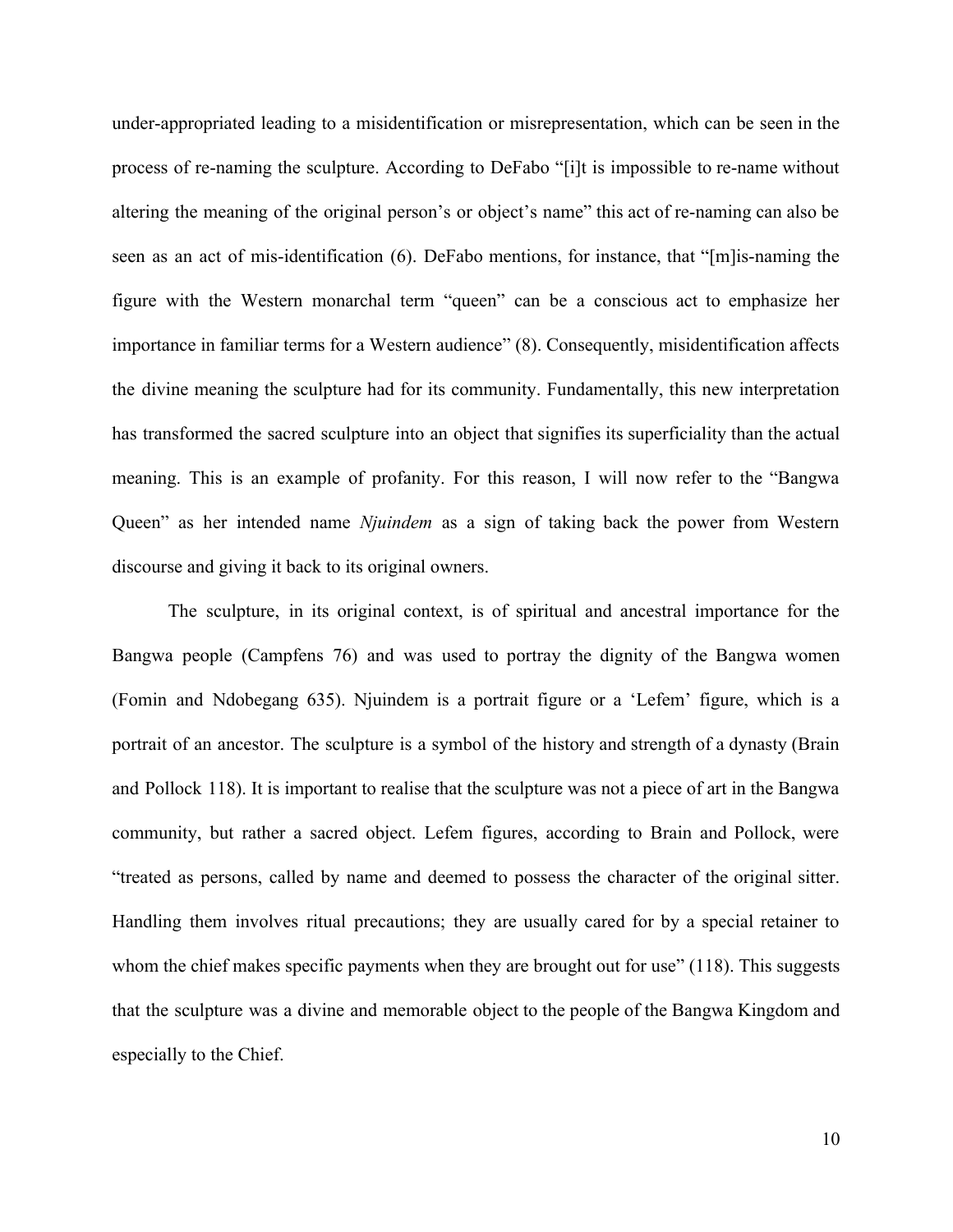The sculpture visually portrays "a bare breasted queen from the Bangwa kingdom, [...]. Her knees and arms are bent; in her right hand, she holds a shaker. Her head is turned slightly to one side. Her severely combed hair forms a larger pointed cone at the back of her head" (Lajer-Burcharth and Söntgen 221). From this description, the impression obtained is that this sculpture is not static but in movement. Brain and Pollock explain that she, Njuindem, is dancing and singing as she holds a rattle in her right hand and "in her left she carries a bamboo trumpet of the kind used for calling the gods" (124). Based on this description, we can see that Njuindem played a spiritual and sacred role within the Bangwa community. This thesis will later explain how the meaning and value has changed as new notions and concepts have been added, due to the change in time from a pre-colonial and colonial period to a post-colonial era. In addition, the spatial aspect has changed. The sculpture, for example, has been moved from Africa to Europe and the United States of America where a predominantly Western audience is currently consuming it. The change of space and cultural context, as well as, the Western gaze all contribute to how the sculpture has been objectified. This can be seen in the previous example of how the sacred object was reinterpreted as profane.

Currently, we live in a postcolonial era and part of this era is considering how we are renegotiating colonial relationships. Within the art world, this all depends on the ownership of the specific cultural object as some were gifts, sold or stolen. Although this may have been the case for a few objects, some have changed ownership after leaving their place of origin or creation. According to Campfens, the return of any cultural objects which were lost during colonial rule is a contentious subject (75). The reason it is considered contentious is because the plundering of cultural objects throughout history was considered lawful at the time, however,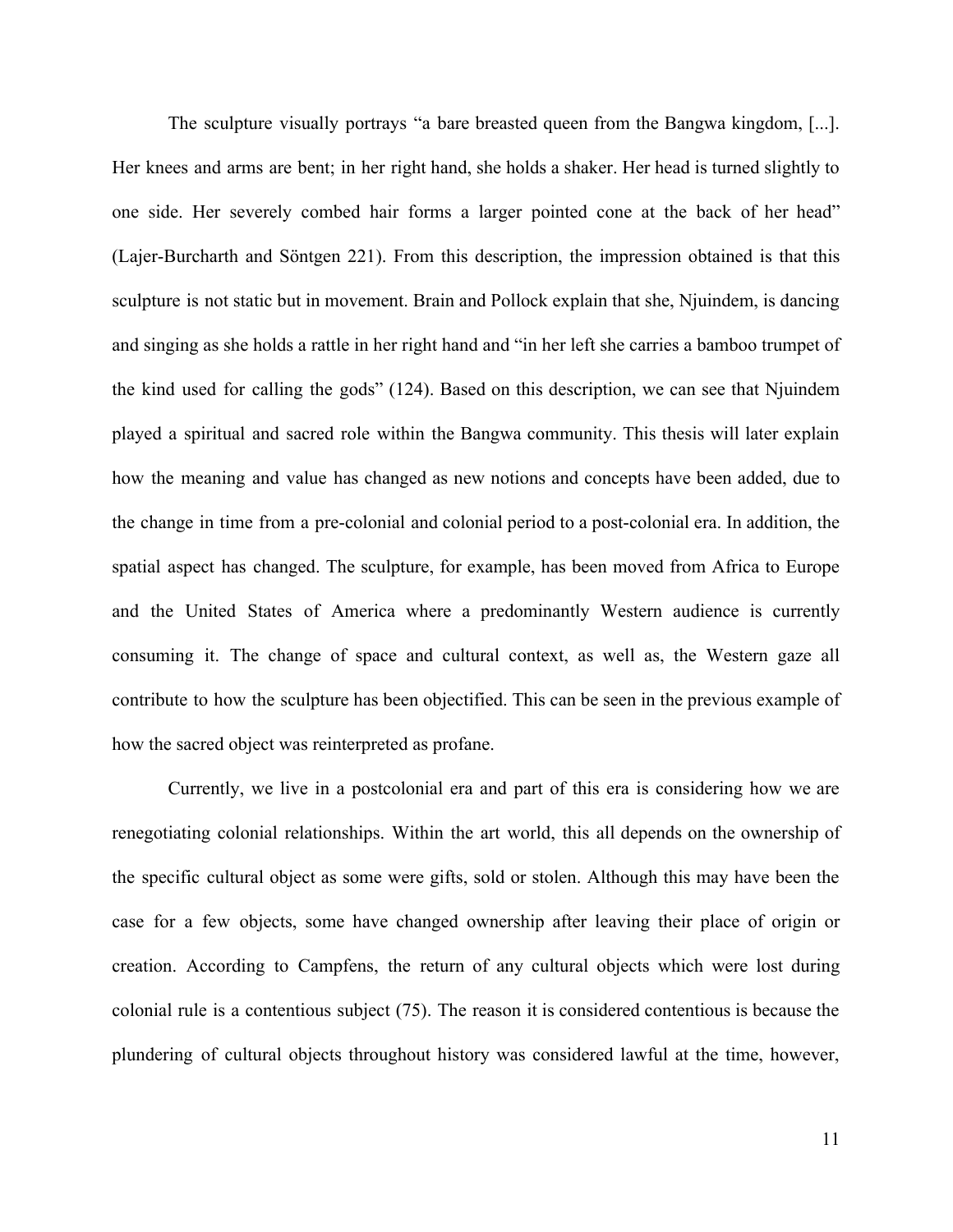Campfens wants to debunk this notion (Campfens 85). More specifically, it is important to look at the history of the object itself. After arriving in Berlin, Njuindem has been sold, auctioned and exhibited multiple times. This history of the object is essential as it shows the sculpture's lineage which in the art world is known as its pedigree. A pedigree is "a work of art lists, not only previous owners, but also the exhibits and publications in which it has appeared, the sales at which it has changed hands, and the prices that have been paid at each transfer" (Price 102). According to Price, the use of a pedigree is to "constitute an authenticated line of descent, providing for the potential buyer a guarantee of the value of the purchase" (103). In simpler terms, we can see that pedigree is a form of value which shows the origin and traces the artefact's history of ownership. As mentioned earlier, the pedigree shows auction sales, catalogues and exhibitions which the object has been a part of, thus, a pedigree determines the value of the object regarding if there is a price increase of the object at an auction (Herrero 24). Njuindem has a long history of ownership as once leaving Cameroon she arrived at the Museum Für Völkerkunde in Berlin and changed owners multiple times as seen below:

| Owner                 | Museum | Year      | Position                     |
|-----------------------|--------|-----------|------------------------------|
| <b>Arthur Speyer</b>  |        | 1925      | German Collector             |
| <b>Charles Ratoon</b> |        | 1920-1930 | Paris Art Dealer             |
| Helen Rubinstein      |        | 1930      | Princess<br>The<br>Gourielli |

The Pedigree of the Bangwa Queen according to Steiner and Campfens :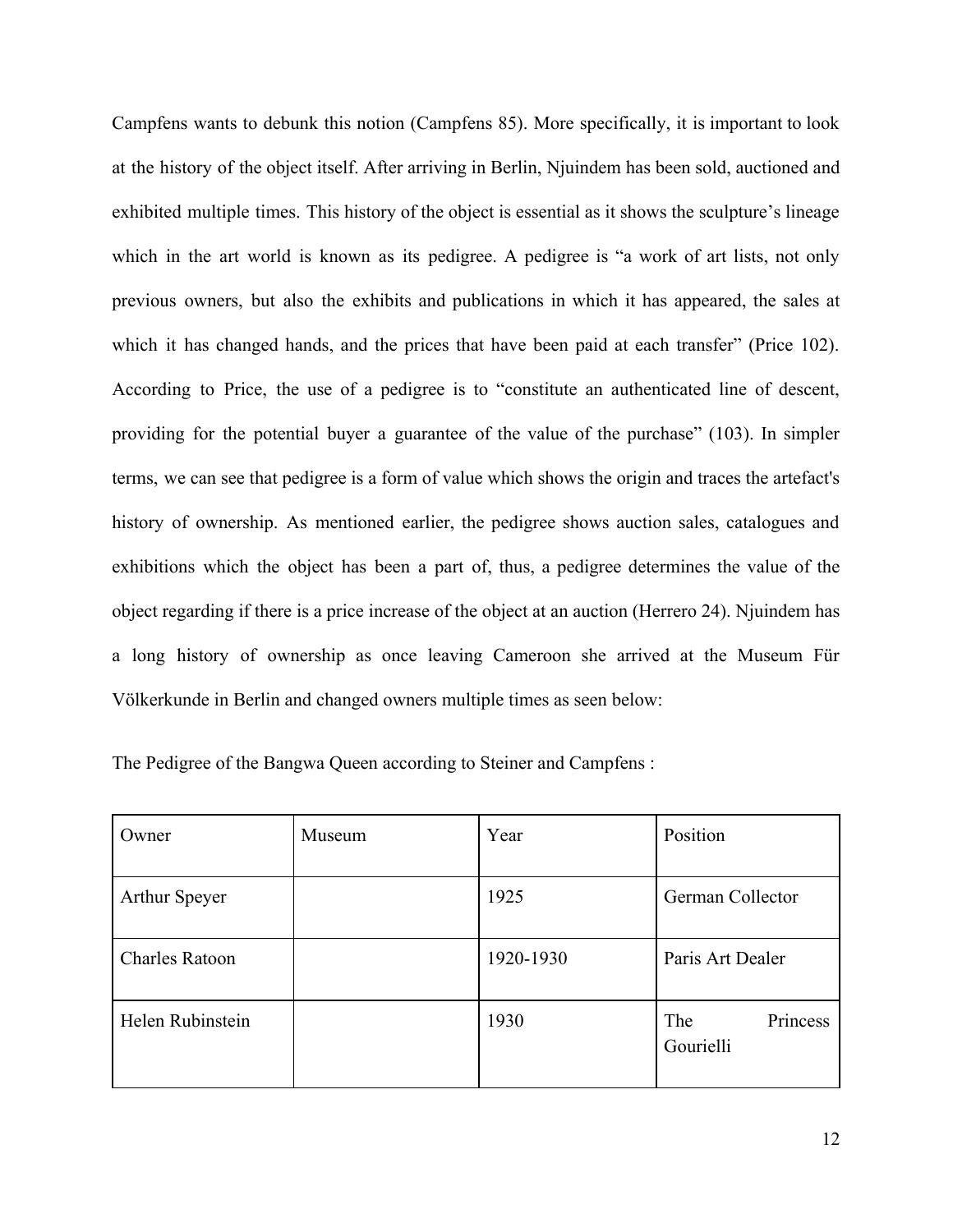|                                            | Museum of Modern<br>first<br>African<br>Art's<br>show<br>African Negro Show                       | 1935      | Exhibition            |
|--------------------------------------------|---------------------------------------------------------------------------------------------------|-----------|-----------------------|
|                                            | The<br>Brooklyn<br>Museum<br>Masterpieces<br>of<br>African Art                                    | 1954-1955 | Exhibition            |
|                                            | Palais du Louvre<br>Afrique: 100 Tribus,<br>100 Chefs d'Oeuvre                                    | 1965      | Exhibition            |
| Harry A. Franklin                          |                                                                                                   | 1966      | American Collector    |
|                                            | Los Angeles County<br>Museum of Art                                                               | 1966-1990 | Exhibition (multiple) |
| Franklin's<br>daughter<br>Valerie Franklin |                                                                                                   | 1983      | Inherited             |
|                                            | National Museum of 1984<br>Natural History<br>The Art of Cameroon                                 |           | Exhibition            |
|                                            | Los<br>Angeles<br>The<br>County Museum of<br>Natural History<br>Expressions<br>of<br>Cameroon Art | 1986      | Exhibition            |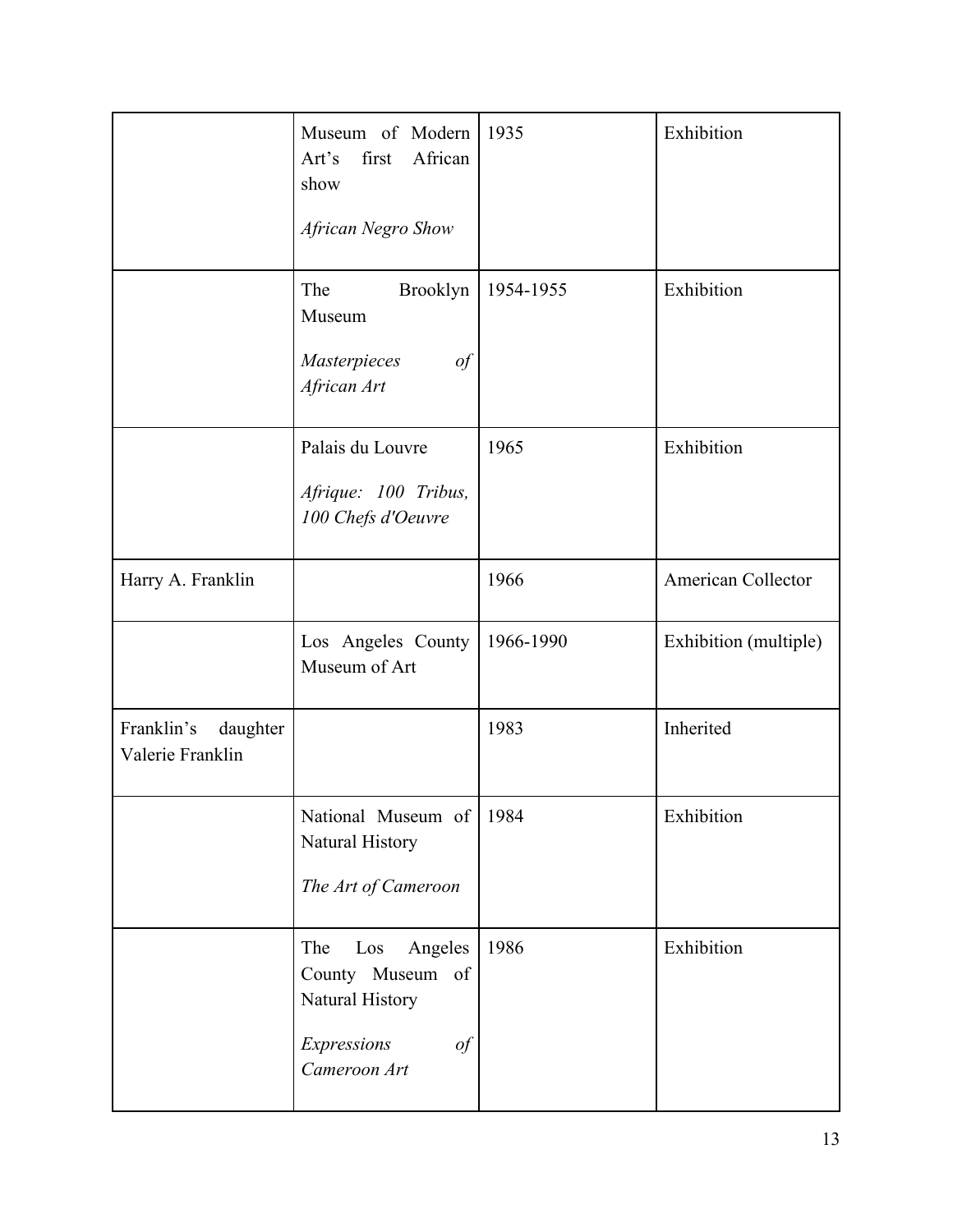| Musee<br>Paris | Dapper | 1n |                                                                                              | 1990 | Sold in Auction |
|----------------|--------|----|----------------------------------------------------------------------------------------------|------|-----------------|
|                |        |    | Musee Dapper<br>Femmes dans les arts<br>d'Afrique                                            | 2008 | Exhibition      |
|                |        |    | Metropolitan Museum<br>of Art<br>Heroic Africans:<br>Legendary Leaders,<br>Iconic Sculptures | 2011 | Exhibition      |

As a result, it is easier for an art object to be canonised if the pedigree is long and rich "the process of canonization can be understood as the procedure whereby human action becomes institutionalized, authoritative, and recognized as canonical. This is a highly generalized process that informs the whole of human culture" (Snoek et al. 3). Briefly, we have seen the history of Njuindem within her African context and the many changes she has undergone due to the change of space and time outside Africa.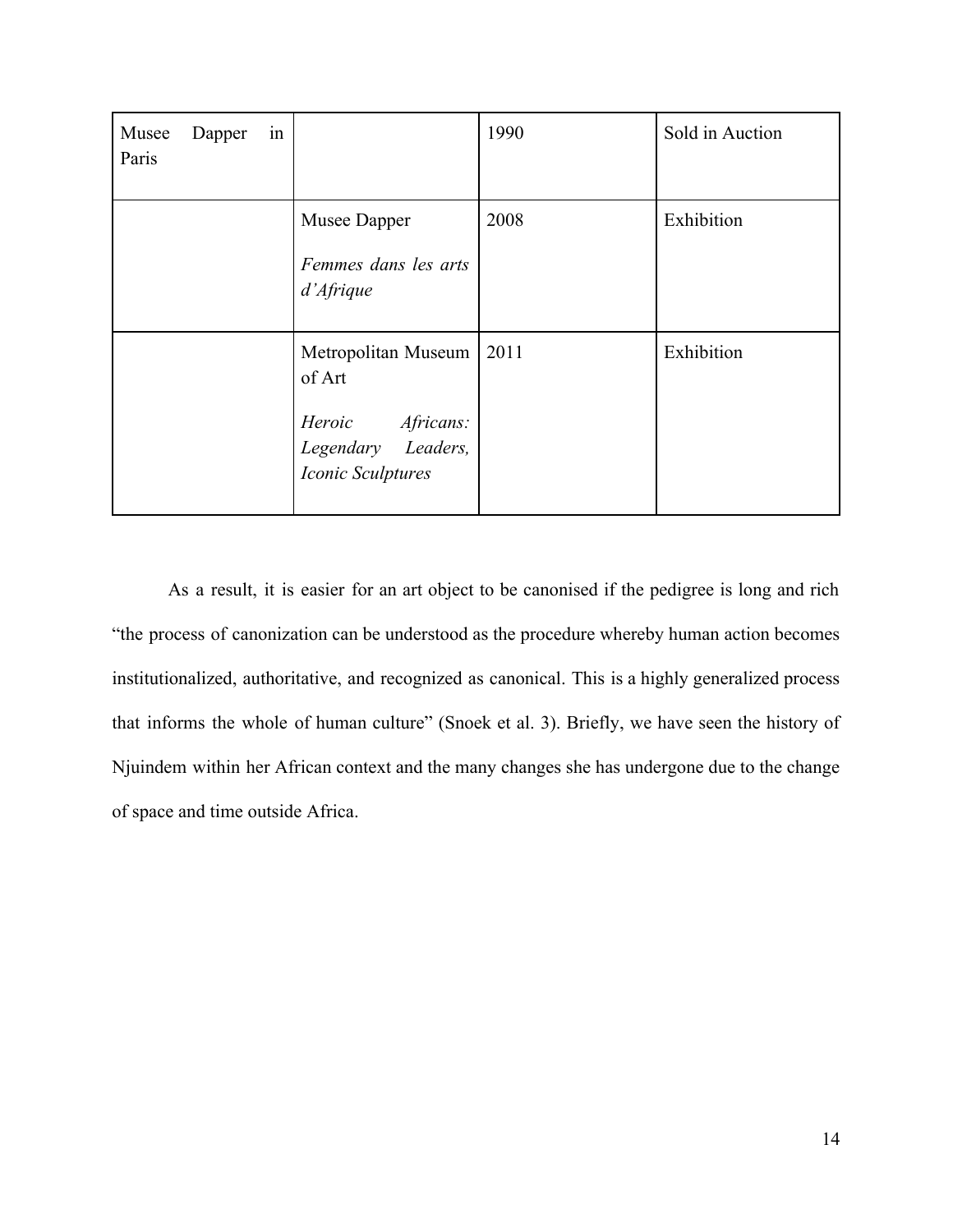## **Chapter 2: Cultural and Aesthetic Values added within the Western World**

In this chapter, I want to look at how the sculpture has gained cultural and aesthetic value. The interpretation of Njuindem has changed as the sculpture has gained a new cultural value during its time in the Western world. Njuindem has switched hands of ownership multiple times and because of this, the sculpture has gained more value. Today Njuindem is part of the Dapper Foundation collection and is exhibited in the Musee du Quai Branly Jacques-Chirac in Paris. As explained earlier, Njuindem has been exhibited in multiple museums and exhibitions from Brooklyn, New York, Berlin and Paris. This international recognition has added to the process of canonisation of the sculpture. Resulting in a prestigious reputation.

Moreover, Njuindem has been photographed by Man Ray, an American visual artist who was part of the Surrealist and Dada movement. Another influential photographer who featured the sculpture in their work was Walker Evans, who was an American photographer and photojournalist. Figure 1 and figure 2 both portray the modern photographic medium and aesthetic. It was through this medium that African art reached a large audience. Additionally, the medium helped in "contributing to the process through which African art was transformed to meet Western aesthetic standards and to the construction of the canon" (Grossman and Bonnell 76). This "transformation" is evident in Man Ray's photograph as the photo is taken from a high angle, with the use of sharp contrast of dark and light which highlights the facial expressions and carvings of the sculpture. Surrealism is an avant-garde movement which started in the twentieth-century in France. Moreover, Surrealism is defined as having the ability to "reveal the unconscious" (Bohn 169). An example of the Surrealist style in this photograph is through Man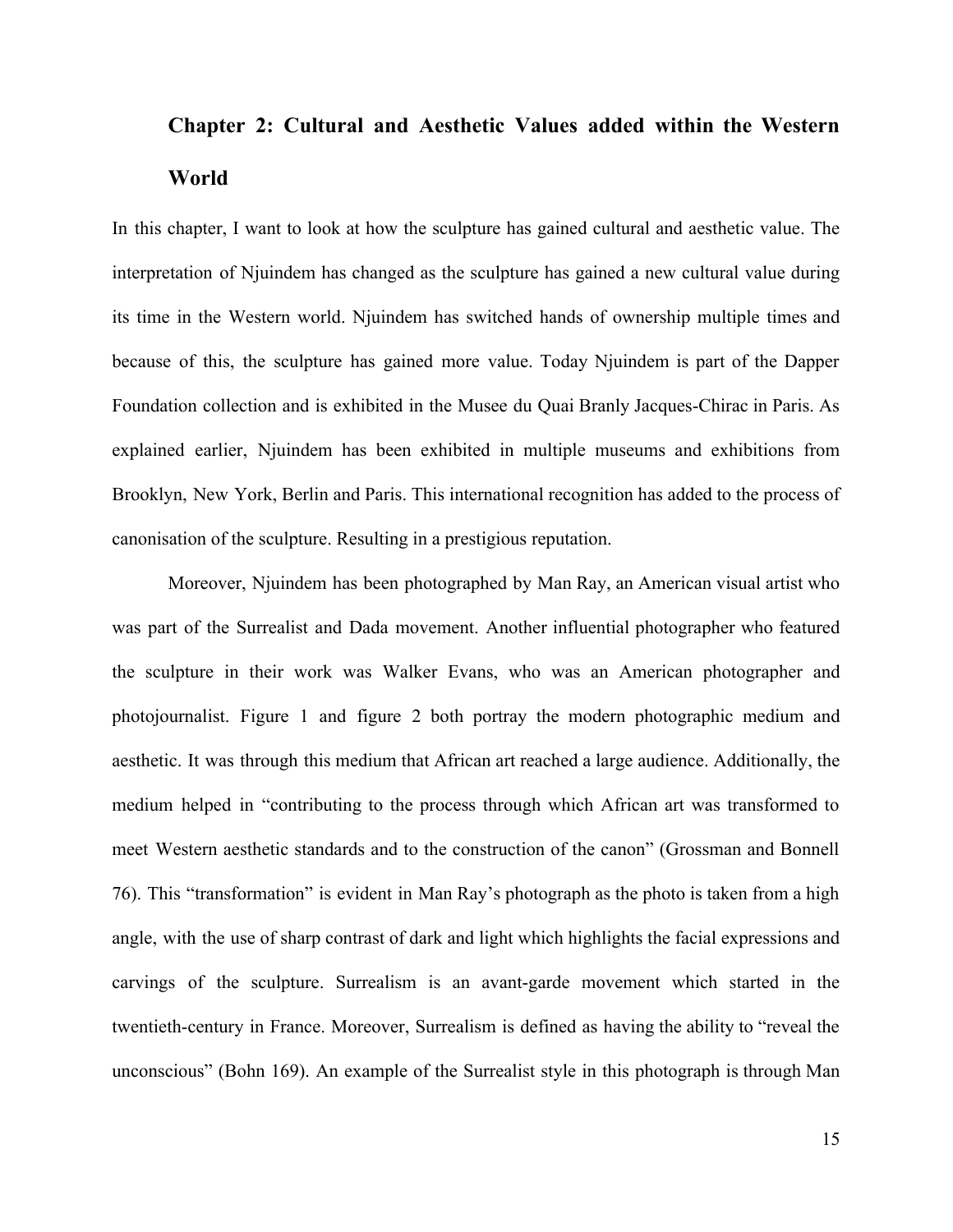Ray's use of shadows. According to Lusty, professor of Gender and Cultural Studies, "Man Ray's photographs exemplify the Surrealist's reconciliation of art and life, dream and reality. Through the incorporation of shadows, distortions and reflections they reveal a new awareness of the everyday visual world" (2016). Within surrealist art, shadows represent dreams, the subconscious and desire. Subsequently, the Bangwa Queen has been incorporated into a European artistic style, namely Surrealism.

In 1935 Walker Evans photographed the same sculpture but from a different perspective. Evans was a photojournalist and documentary photographer. His photograph was exhibited in the Museum of Modern Art's 1935 exhibition on *African Negro Art*. Evans' photograph can be interpreted as 'straight photography' as it simply illustrates the features of the sculpture with the use of a soft light. 'Straight' or pure photography means that the photographer has manipulated the image as little as possible; there are little to no artistic attempts. DeFabo mentions that "Evans approached the figure with a documentary style" (74). This neutral attempt, in essence, is the exact opposite of Man Ray's surrealist interpretation of the sculpture. Evan's camera focuses on the detail of the subject creating a harmonious composition (Grossman 316). As a result, the subject is depicted as realistically as possible. Which can be seen as an attempt to take an objective neutral stance. Thereafter, due to the fact that Evans was commissioned for this work to photograph Njuindem for the Museum of Modern Art, this created the "institutionalization of photography as a modern art form and galvanized the assimilation of both African objects and the photographic medium into the modernist sanctum" (Grossman 317). Since the museum began to realise the importance of photography and the artistic movement of modernism,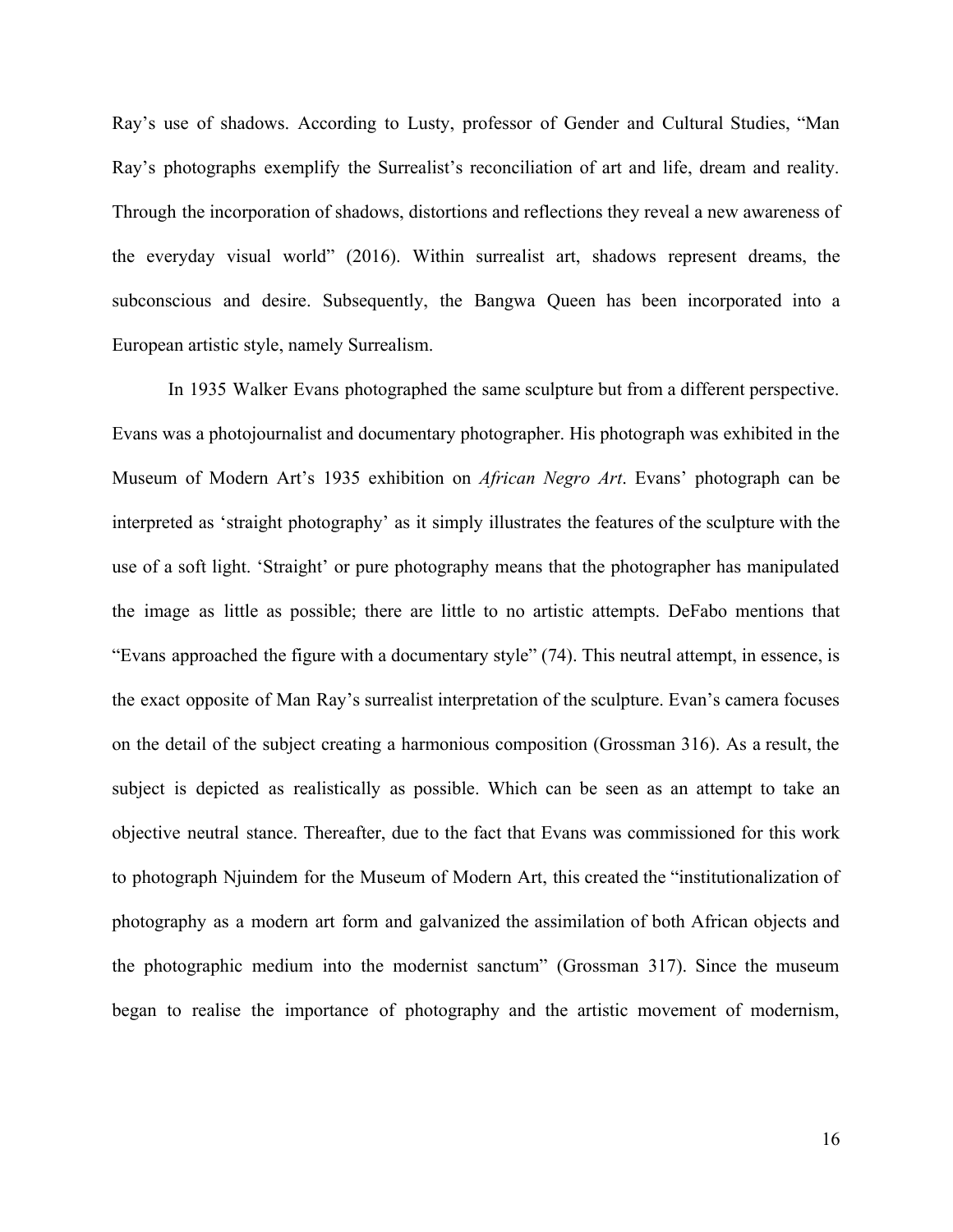Njuindem too, began to receive a lot of recognition. As a result, through Evan's photographs, Njuindem became part of the modernist movement.

We can argue that Man Ray, "transformed" Njuindem by incorporating her into the Western canon of Surrealist and avant-garde art through photography. Similarly, Walker Evans "transformed" the sculpture through photography and the modernist movement. Ultimately, both photographers have represented the African sculpture in a modern, Western and avant-garde style.



Figure 2: Walker Evans, *Untitled,* Commemorative figure of a queen, Bangwa Kingdom,

Cameroon, nineteenth century. Wood. Paris, Musee Dapper, 1935.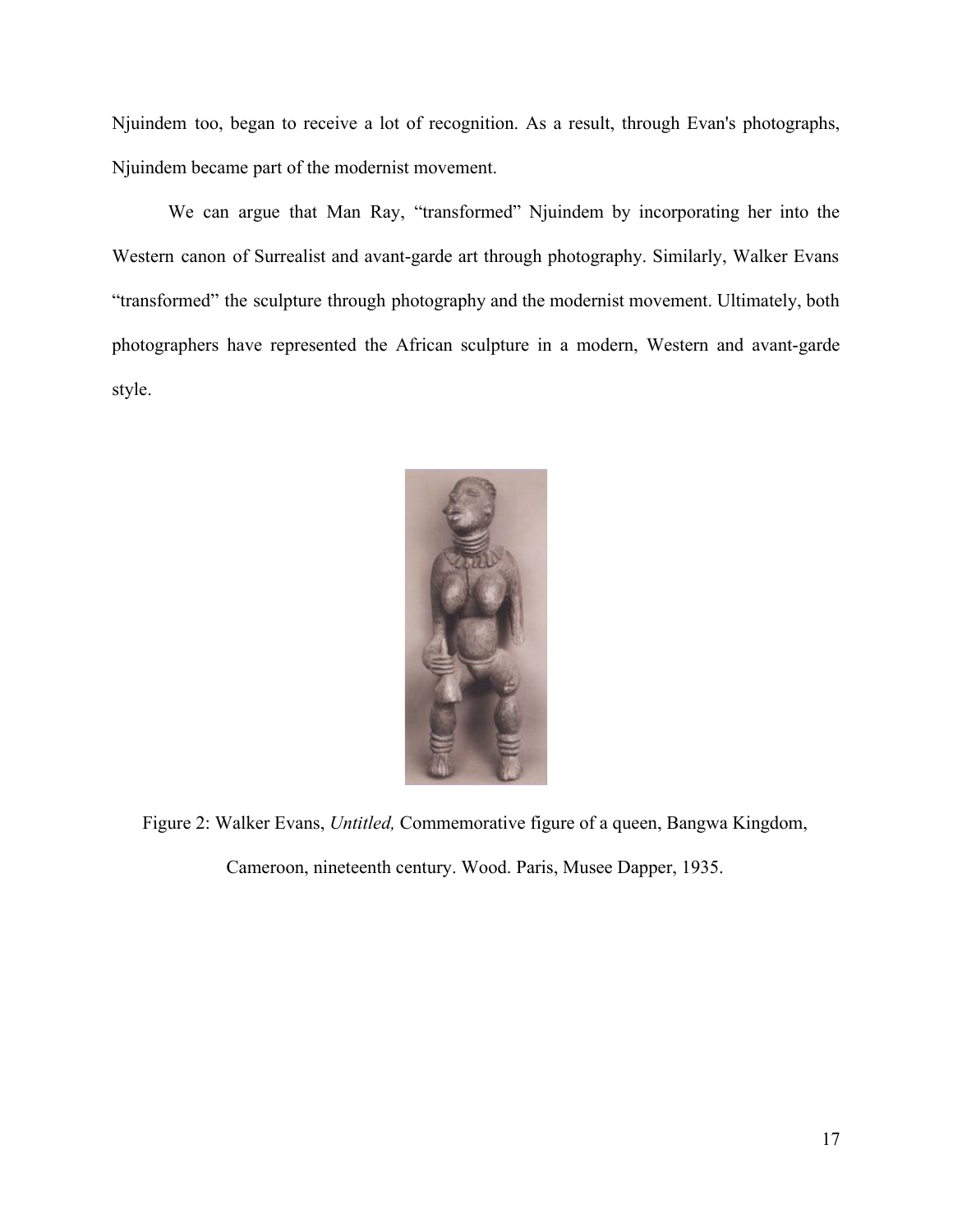

Figure 3: Man Ray, *Untitled,* Commemorative figure of a queen, Bangwa Kingdom, Cameroon, 19th century. Wood. Paris, Gelatin silver print: 29,5cm x 21 cm Private collection, Musee Dapper, c. 1933.

We see that through the use of Western aesthetics, surrealism and photography, Njuindem has gained significant recognition, as she has become associated with avant-garde and modern art within the West. In addition, she has been used in a new medium, namely photography. Grossman mentions that these two images are an example of how "radically different interpretations of an African sculpture or any three-dimensional object can result from different photographic approaches" (315). In view of this, the use of artistic styles and photography have contributed to the canonisation of the sculpture within the West.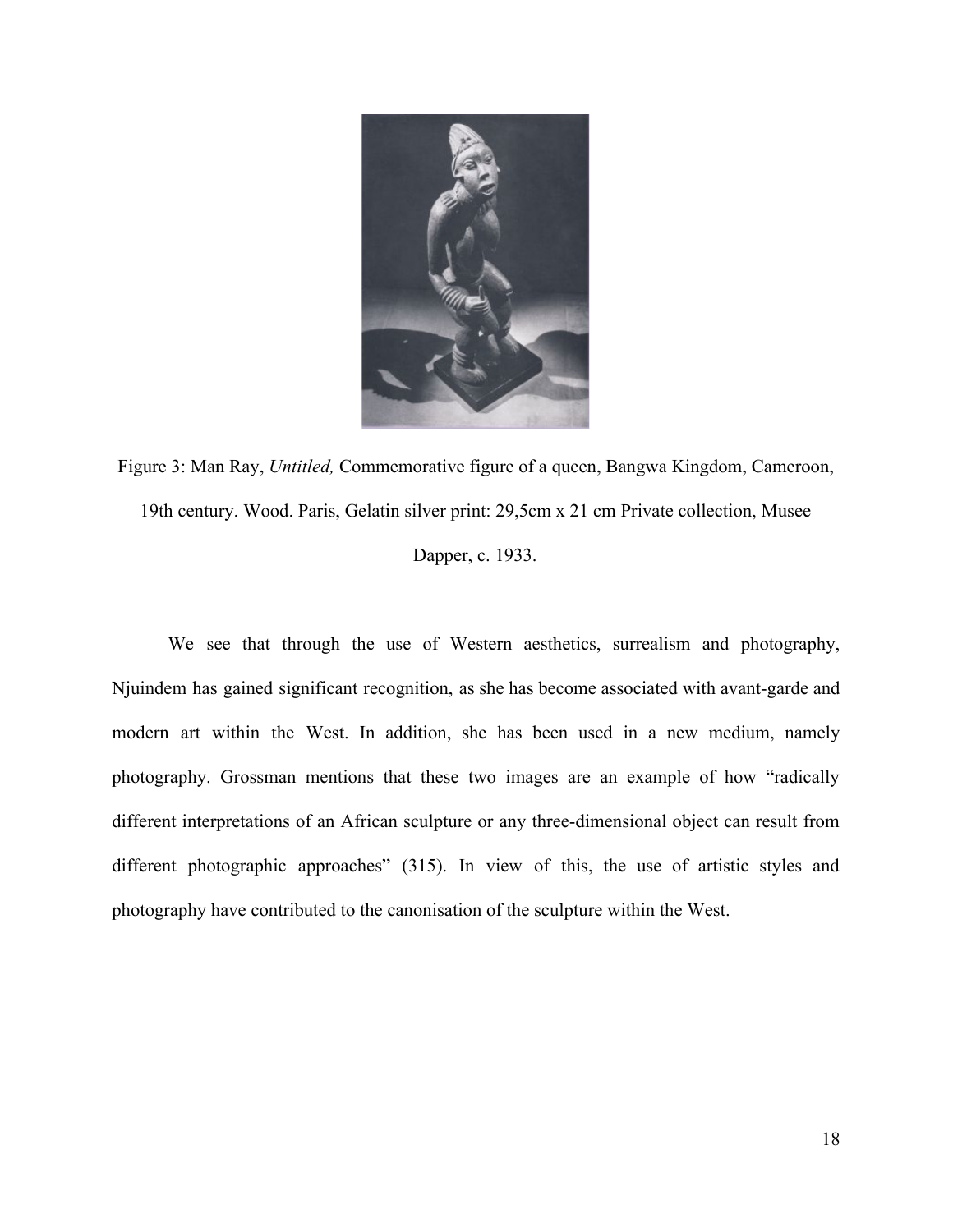

Figure 4: Man Ray, *Untitled* (Bangwa "Queen" sculpture with model), c.1934.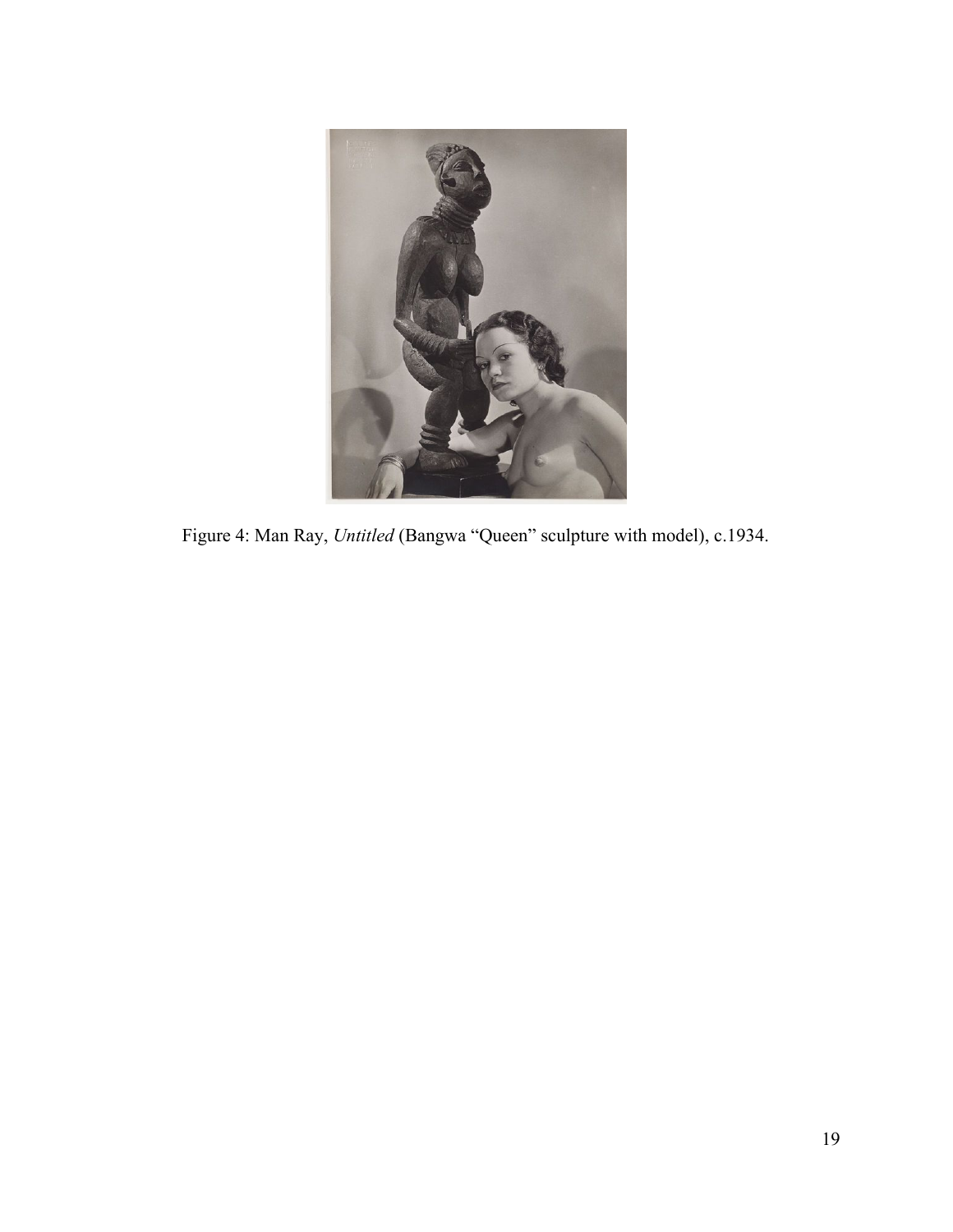

Figure 5: Man Ray, *Untitled* (Bangwa "Queen" sculpture with model), c.1934.

Another way in which the sculpture has been interpreted within a Western context is through sexualisation, exoticisation and fetishisation. Man Ray photographed both of these images (figure 4 and figure 5) in 1934; we can see that the model's arm is placed between the legs of the sculpture. Moreover, this provocative photograph shows two female forms "one made of wood and the other flesh and blood;" this juxtaposition according to Grossman shows how the female body is consumed by the male gaze (135). This composition has sexualised both figures; hence the concept of gender comes into play as both women, the model and the sculpture, are in the nude and the soft light highlights the female body, in this case, the breasts. The model in this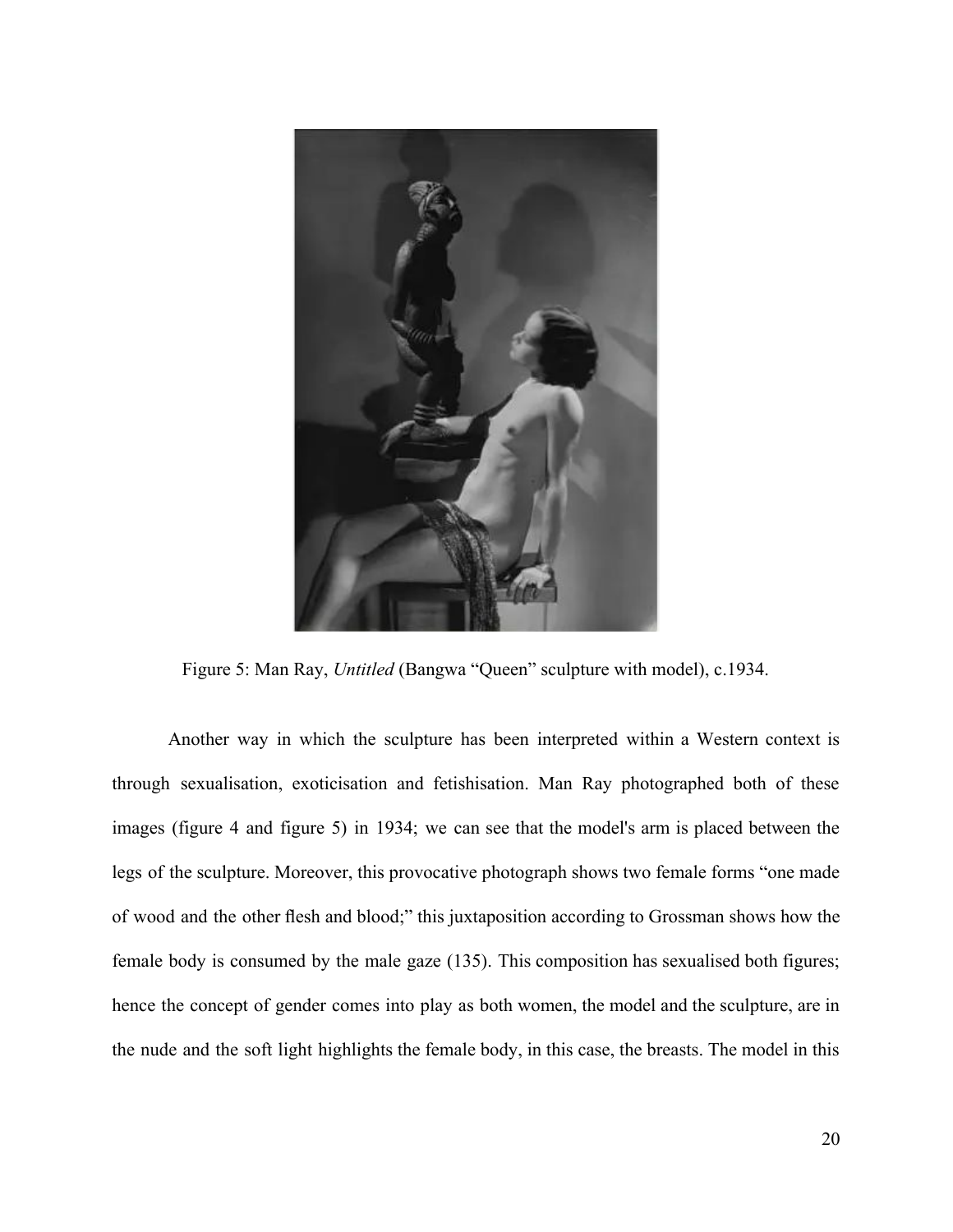image is unknown; many critics claim that the model is Caribbean model Adrienne Fidelin, a lover of Man Ray, many have gone on to suggest that the model is Helena Rubinstein. "Therefore, her racial ambiguity can add to reading the photograph—and by extension the Bangwa figure—as a sexualized and exotic woman" (DeFabo 72).

Another example as to why we can view this photograph as exoticised is because this image was featured in an article in 1935 for Paris Magazine titled "Une Nuit de Singapour" (A Night in Singapore) (DeFabo 34). The photograph was part of a magazine where "male fantasies were projected onto the bodies of females from any place that might be considered by the author to be exotic" (Grossman 136). In the case of Njuindem, we see how the black African female body has been sexualised for the consumption of the West. Similarly, the female model's body has been sexualised to be consumed by the male gaze. The model is sexulised due to the fact that she is nude and in both pictures her breasts are hit by the soft light. The male gaze is a masculine "heterosexual practice" where women are objectified by men and perceived as sexual objects (Bloom 195).

The first set of photographs (figure 2 and figure 3) and the second set of photographs (figure 4 and figure 5) are an example of Ethnocentrism. Ethnocentrism according to Political Scientist Ken Booth is "one cultural variant of this universal socio-psychological phenomenon: societies look at the world with their own group as the centre, they perceive and interpret other societies within their own frames of reference, and they invariably judge them inferior" (13). This demonstrates that there is a power relation between the gazer and the object, this further shows Stuart's notion of how the West interprets the 'Other', in this case, the black African woman. As a result, these photographs have transformed the Njuindem "from artifact to art in the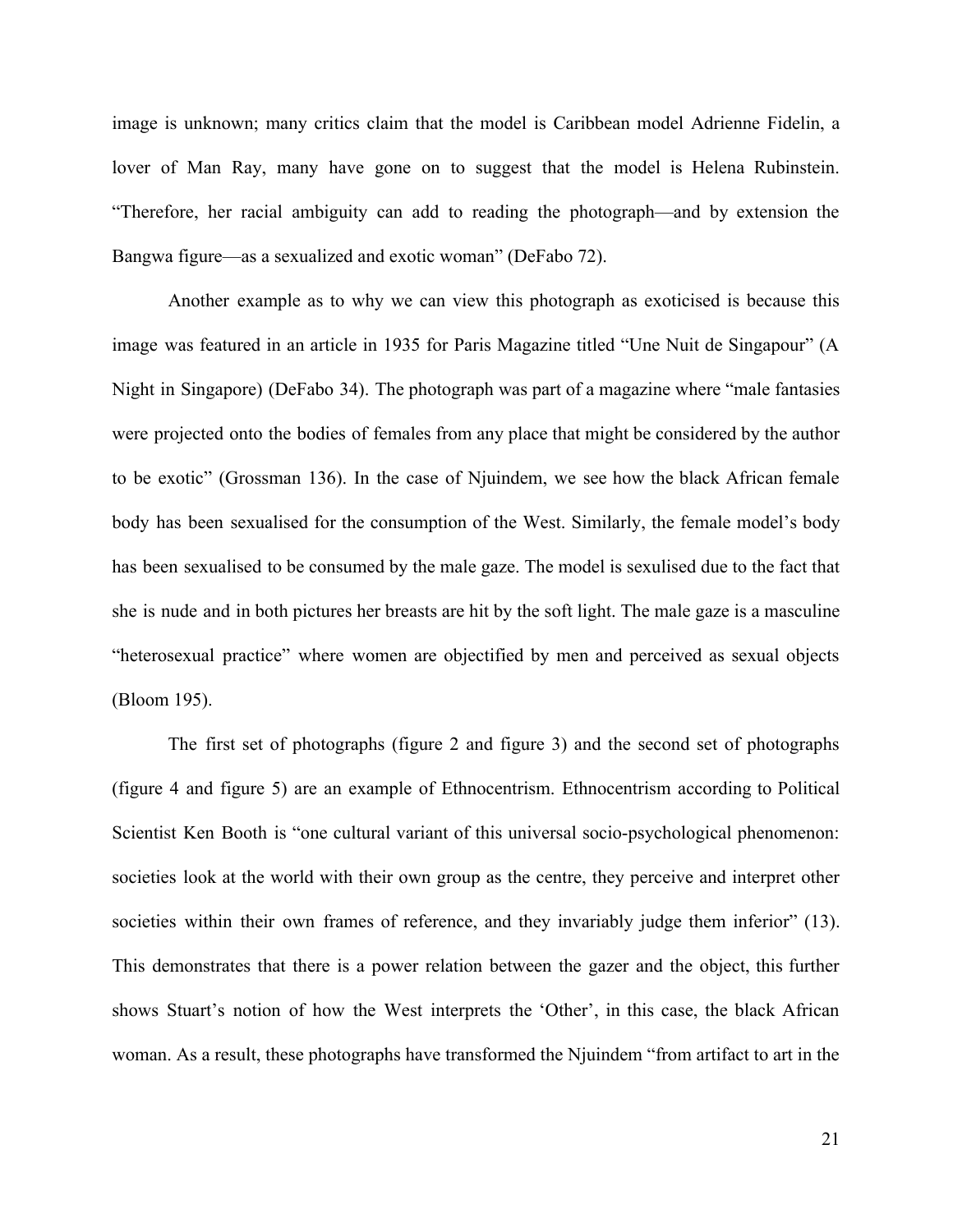Western reception of African cultural production" (Bonnell and Grossman 4). In summary, these photographs have been exhibited in magazines and exhibitions which has allowed Njuindem to gain cultural recognition within the West, as well as, further contributing to her pedigree, while distancing her further away from her original African context.

### **Chapter 3: The Economic Value of the Bangwa Queen**

Ultimately, Njuindem's long and rich pedigree has resulted in high economic value. Even though pedigree has been previously explained, Steiner suggests the following:

> "Although African art is silent on the subject of its collection, appropriation, and ultimate passage to the West, objects are never tacit about their subsequent excursions through Western hands.[...] The longer the pedigree, and the more illustrious the caretakers in the line of descent, the more prestigious (and more valuable) the object" (122).

Steiner is suggesting that Njuindem is extremely valuable due to her rich pedigree. Regarding the art market, according to Hulst, there are two ways in which an object can be sold. The first is through the primary art market, which is when the artwork is sold directly from the artist. And the second is the secondary art market which is a platform for reselling artwork (Hulst 5). The Cameroonian sculpture falls into the secondary art market category. In the case of Njuindem, the pedigree has helped canonise and popularise the object. Accordingly, Njuindem is seen as valuable, primarily since she is associated with avant-garde artists such as Man Ray. This association has extended her pedigree thus making her more prestigious. According to the Los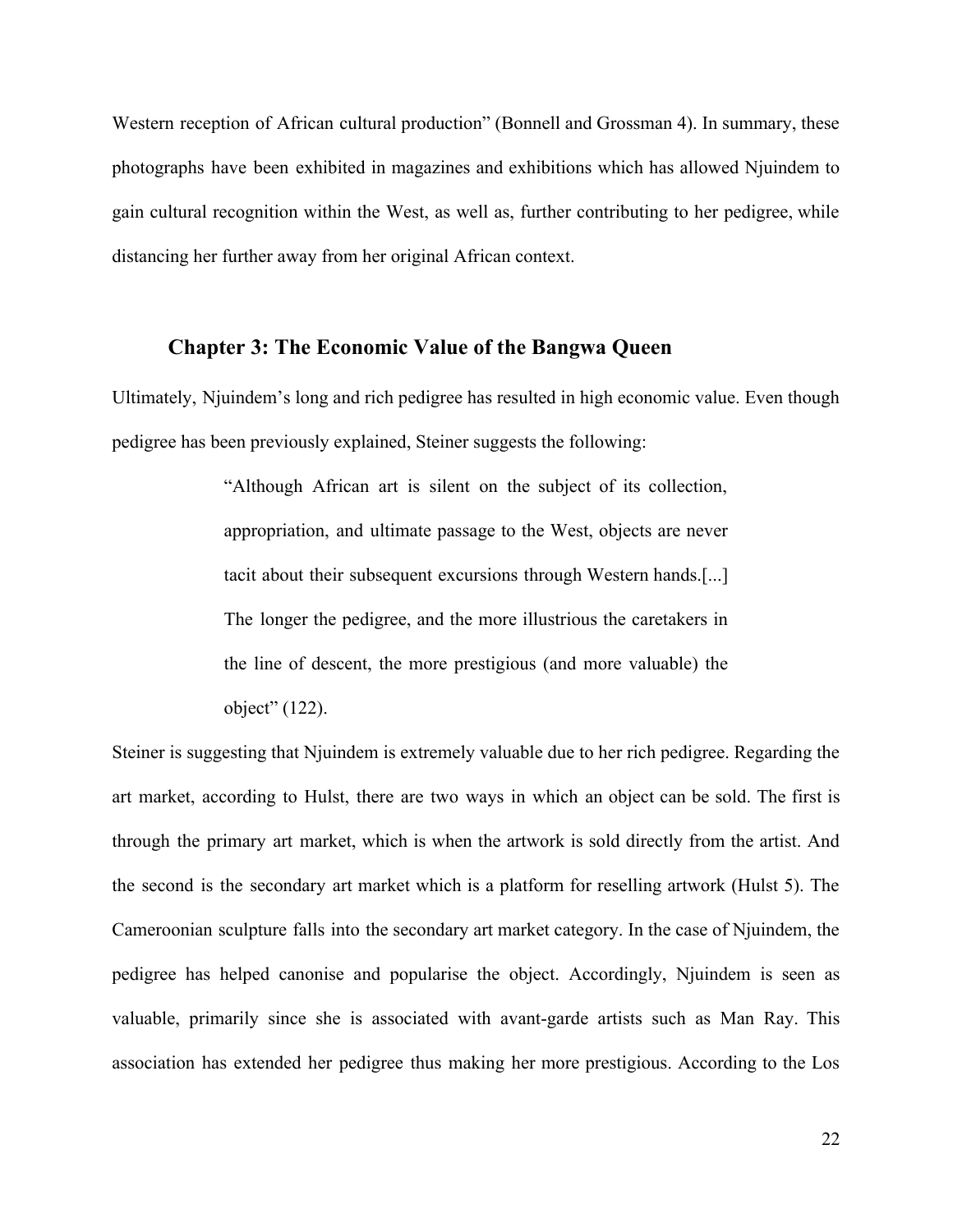Angeles Times, the first time Njuindem was sold for a high offer at an auction was in 1966 when Harry A. Franklin bought the sculpture from the Helena Rubenstein collection for US\$26,000 (Muchnic 1990).

The second time the sculpture was auctioned for a high price was when the sculpture was sold for US\$3.4 million at the auction of the Harry A. Franklin Family Collection by Franklin's daughter, Valerie Franklin, to the Musee Dapper in 1990. As we can see from the pedigree the Cameroonian sculpture has been in the possession of private art collectors where, according to Steiner, the reason for possession is not just for the function of aesthetic but rather a form of financial investment. Steiner mentions that:

> "ownership of African art today has become linked closely to economic investment. Once considered a thrifty substitute for the ownership of modern art, African art (when purchased from a 'reputable' auction house or gallery) now constitutes a major financial venture with high monetary stakes. Yet, on the whole, as Bourdieu predicts, collectors emphatically deny that they collect for economic gain" (163).

Although we have discussed the value of aesthetics, clearly depending on the owner, certain benefits are more significant than others. In this case, the financial investment is more beneficial for the owner. Steiner refers to Karl Marx's notion of the commoditisation of African art, more specifically, commodity fetishism which comes from the "calculated alienation of production from consumption and the overestimation of transcendent worth in the pseudo-sacral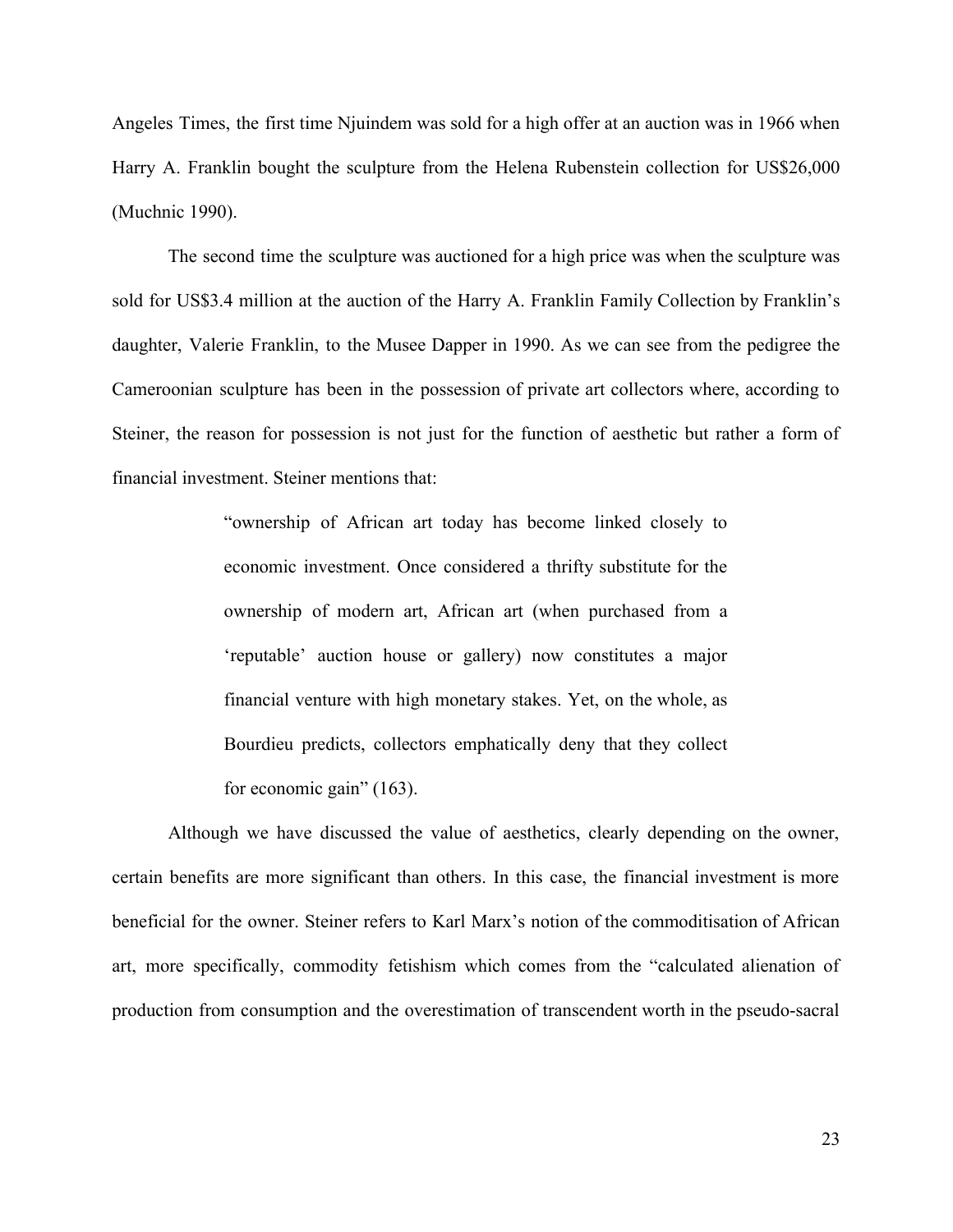space of the international art market" (163). This suggests that African Art is seen as desirable due to its "exotic" nature and its financial value.

### **Chapter 4: Debate on the Return**

Before going into the details about the debate, it is crucial to understand why it is necessary for colonial artefacts to be returned. The United Nations Educational, Scientific and Cultural Organisation (UNESCO) issued "A Plea for the Return of an Irreplaceable Cultural Heritage to those who Created It." This plea suggests repatriation as a form of human rights for indigenous people in the former colonies to their cultural treasures. The Director-General, Amadou-Mahtar M'Bow wrote that "[o]ne of the most noble incarnations of a people's genius is its cultural heritage. [...] They [...] have not only been despoiled of [...] masterpieces but [were] also robbed of a memory" (1978). The result of not having these artefacts within Africa is a huge loss for Africa's identity and heritage as these objects carry memory, knowledge and history. The plea is looking at the general debate regarding the repatriation of colonial artefacts as an issue of morality despite laws which may be in place to stop the repatriation.

Notably, in 2011 the sculpture of Njuindem was recognised during its exhibition at the Metropolitan Museum of Art in New York on *Heroic Africans: Legendary Leaders, Iconic Sculptures* exhibition. The Fontem (Chief) was informed of its whereabouts and "visited the United States to ascertain that this was true and recognized the Bangwa Queen" (Campfens 80). In 2017, representatives of the Bangwa community reached out to the Dapper Foundation which is a museum that focuses on traditional and contemporary African art in Paris. The representatives initiated contact with the museum, however, this "did not lead to any further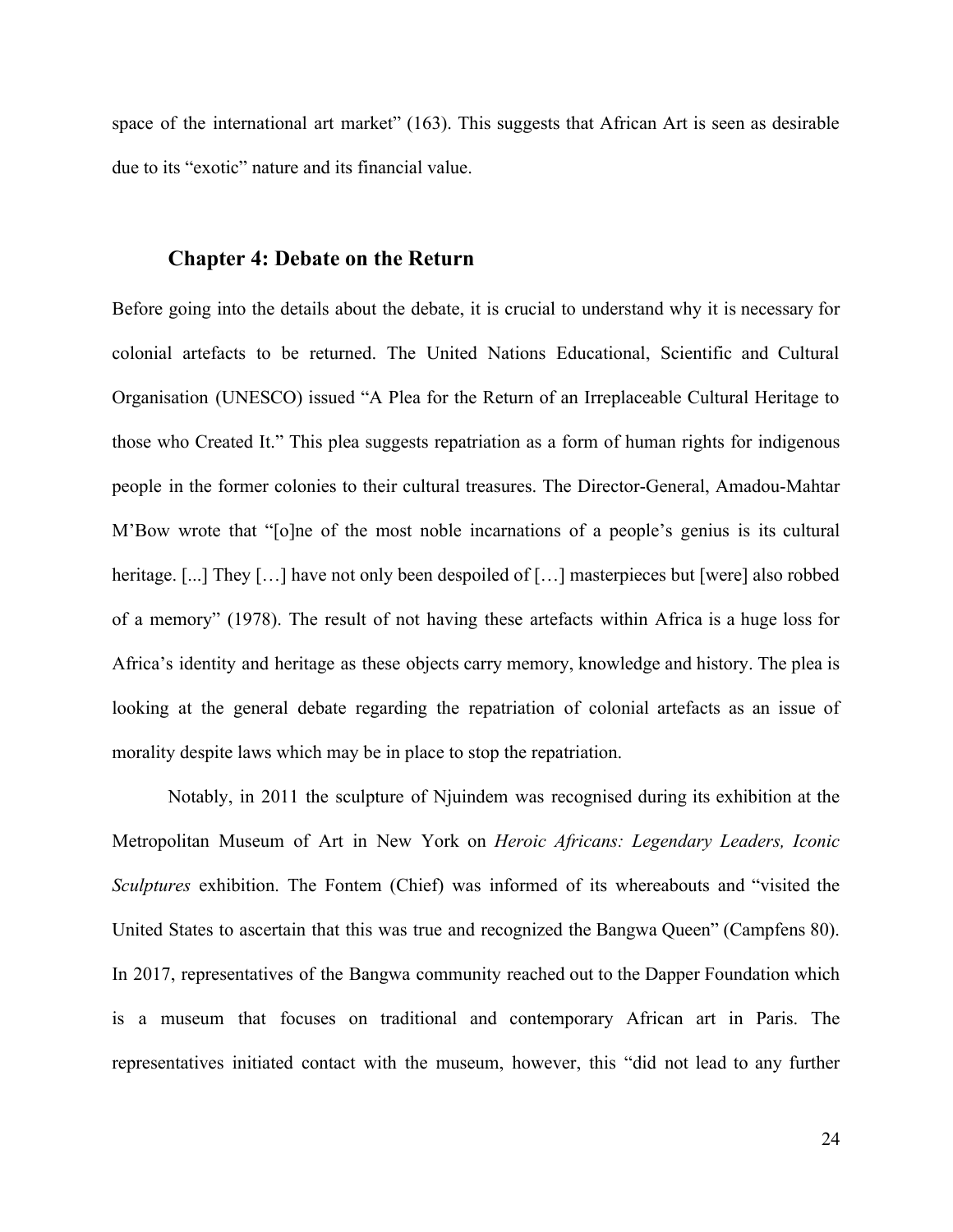meeting or dialogue" (Campfens 80). Although I intended to analyse the debate of the repatriation of colonial artefacts and look specifically at Njuindem, it is evident that due to this interaction between the Dapper Museum and the Bangwa Community that there is a lack of dialogue and ultimately a lack of a debate.

Regarding the general debate, some scholars argue against the return of colonial artefacts mentioning that the looting of these objects "was legal at the time and, therefore, not a legal issue" (Campfens 75). Another argument is that due to wars and poverty within Africa, the continent is not institutionally ready to protect these objects, which would be safer in the USA and Europe (Ratha and Kabanda, 2015). For example, Julien Flank, the owner of Galerie Flank in Paris that exhibits tribal art from Africa, Oceania and the Americas mentioned in an interview that "returning the objects is possibly a good point, entering into dialogue is the best thing that we can do. But who are we going to return the objects to? I'm not sure today the museums in Benin are ready in terms of conservation, condition of the buildings to welcome these objects" (Euronews 2018) (00:01:24 - 00:02:47).

Overall, this debate is part of the legacy of colonial history. Although we have seen why there may be hesitation to return these objects, Campfens, however, despite the lack of dialogue and debate, looks at how there are initiatives regarding how and why Njuindem should be returned. The sculpture should be returned because of its sacred importance to the Bangwa community. Campfens mentions that in Cameroon, the sculpture was "kept in the royal shrine for prayer and consultations purposes by the reigning king" (79). Although the sculpture has been displaced for many years from its place of origin, fortunately, the Bangwa people have not lost their spiritual and religious beliefs. However, "misfortunes that have hit the kingdom since the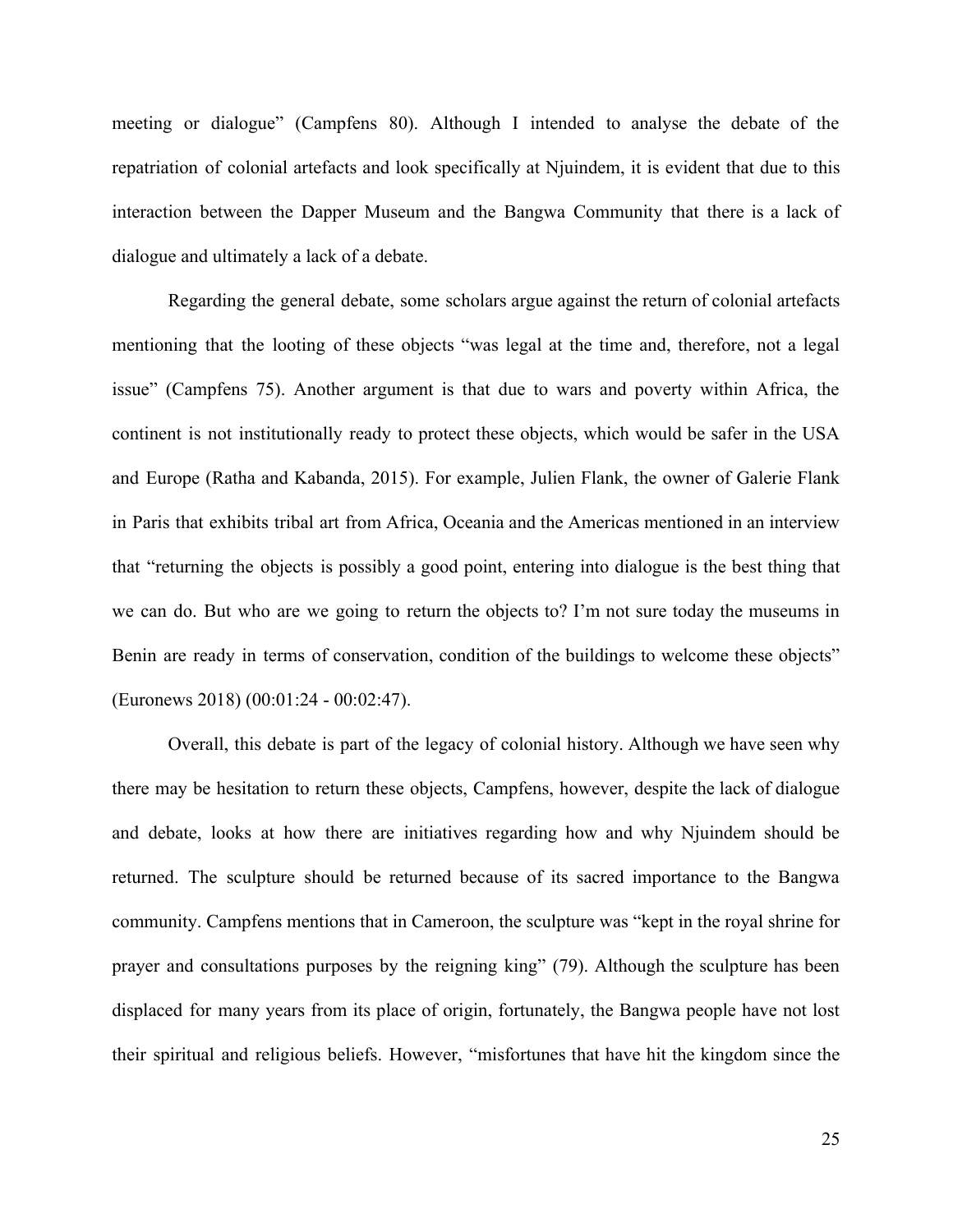loss are attributed to the absence from the shrine of the lefem figures like the Bangwa Queen" (Campfens 80). Moreover, regarding Njuindem and the legal aspect of her return, the International Covenant on Economic, Social and Cultural Rights (ICESCR) mentions that individuals should have "access to cultural goods" (Campfens 99).

In addition, another reason supporting why Njuindem should be returned has to do with the fact that objects with spiritual meaning are prioritised over others. John Henry Merryman, a law professor, mentioned that "objects of ritual or religious importance to living cultures [should] remain with or be returned to those cultures" (Campfens 88). The ICESCR and Merryman are suggesting that access to one's cultural objects is a human right, especially if the object is of spiritual or religious importance within that country or community. More importantly, the Bangwa people want their cultural object to be returned, "[t]he Bangwa people wish to bring home the Bangwa Queen since she is sacred, for them and personifies the ancestors of their epic Chief Fontem Asonganyi. Moreover, she symbolizes the injustice of the colonial rule" (Campfens 84).

As previously mentioned the Cameroonian sculpture has gained value within the Western world, it is imperative to acknowledge that there was an attempt for the sculpture to be returned. Albeit there was initiation from the Bangwa community to start a dialogue regarding Njuindem, there was no further communication in 2017. Moreover, according to this research (June 2020), this has been the only attempt to return the object. The main reason to not return the object is that Njuindem has gained economic, aesthetic and social value within the Western world; thus, it would be a serious loss for the West not just financially but also for the market in regards to attracting tourists and the prestige and importance of museums.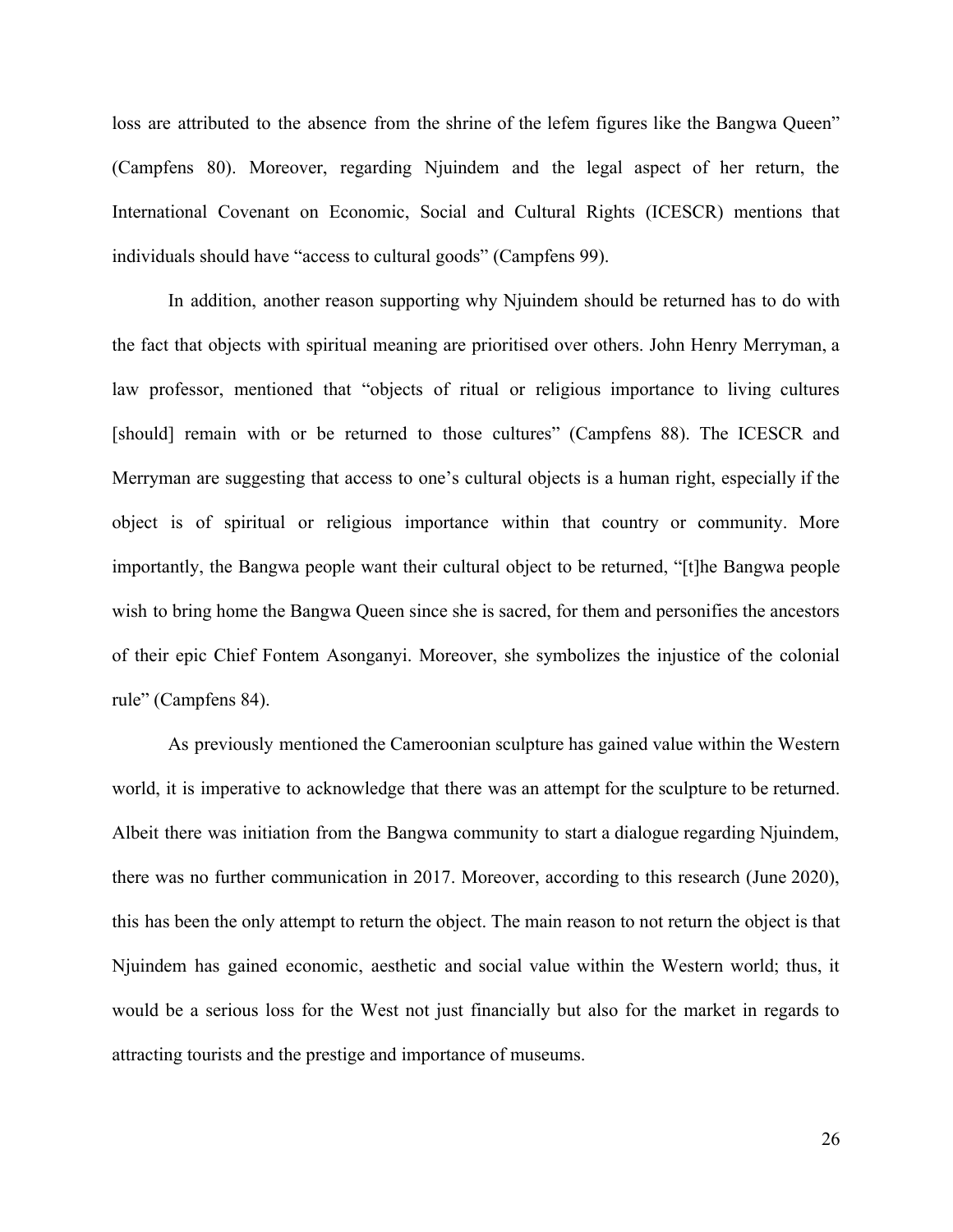What is noteworthy is that within France "African cultural pieces are protected by strict French laws that consider them state public property, even if they were taken illicitly" (Vandoorne and Said-Moorhouse 2018). Unfortunately, Campfen mentions that,

> "[i]f the appropriation of the Bangwa Queen could be held to be unlawful under customary international law, and is attributable to the state, this would amount to an international law obligation by the state responsible for the looting. This might be relevant for Bangwa figures that are still in Berlin; however, the Bangwa Queen is not in possession of the state responsible for the taking but, rather, in the hands of a third party, the Dapper Foundation"

(95).

The purpose of the report by Sarr and Savoy essentially maps out the process of restitution and actually suggests that for repatriation to take place "the terms for the transfer of property, and the conditions linked to such an approach- [requires] namely the necessary modifications to the French law concerning cultural heritage and their inalienability and inaccessibility" (Sarr and Savoy 28). Ultimately, the report by Sarr and Savoy is advocating for the French law to be revised.

Campfens specifically focuses on soft laws which are "not enforceable in an international forum" however they "operate as a set of international expectations about future actions" (Lemons and Brown 5). Campfens mentions the plea by UNESCO as well as the pursuit for a legal framework by ICESCR which are essentially policy suggestions which is what Sarr and Savoy allude to. Campfens also mentions the UNDRIP (United Nations Declaration on the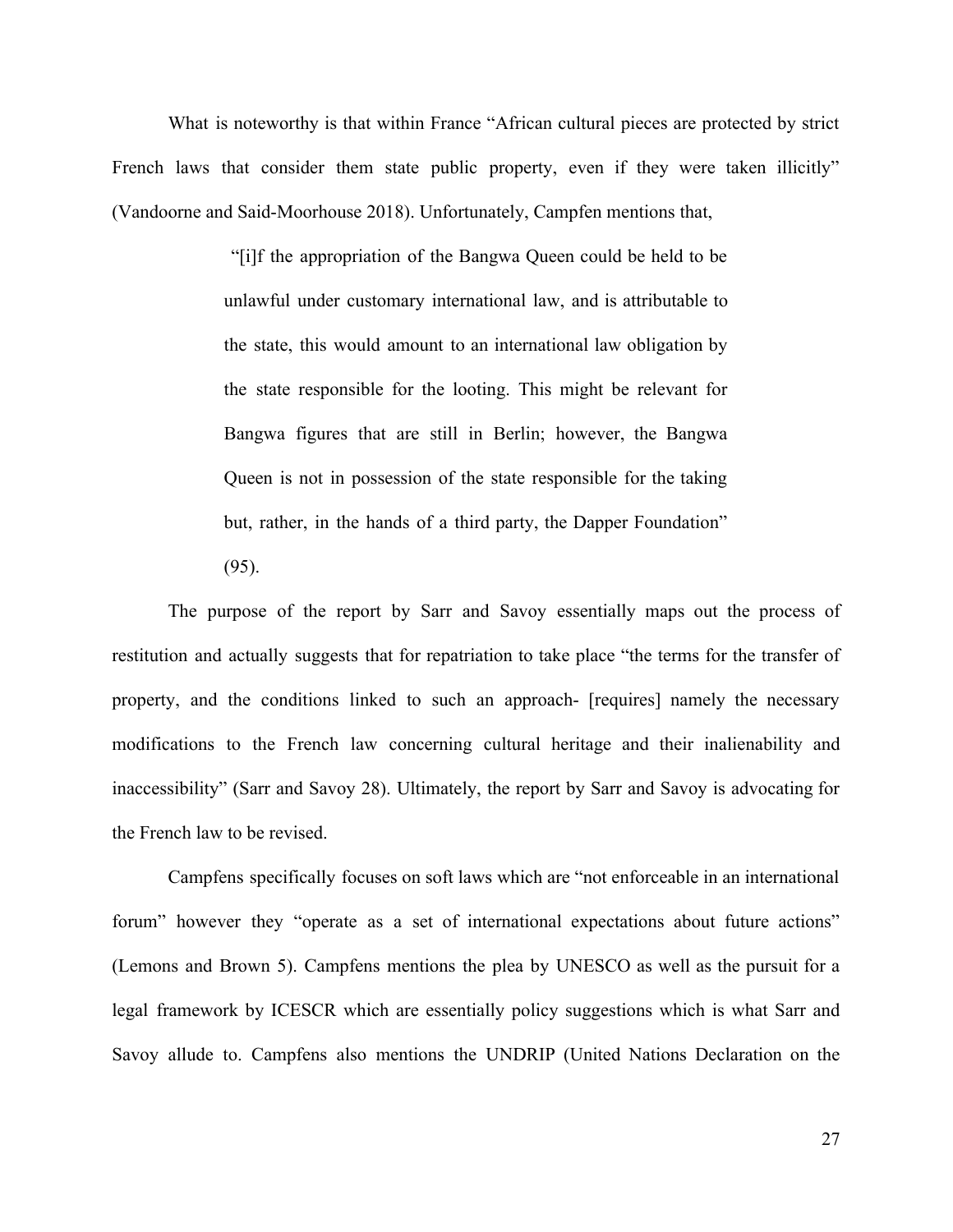Rights of Indigenous Peoples) where they are focused on the right of indigenous people to have access to their culture. Campfens points out that the UNDRIP refuses or "abstains from defining Indigenous people" (101). However, in 2010 the ILA (International Law Association) listed criteria where this was defined by the Working Committee on Indigenous Peoples' Rights; "[g]iven the fact that the Bangwa identify themselves as an Indigenous people, and would seem to meet the ILA criteria, there is no reason to assume they [the Bangwa] would not be entitled to the special protective framework of the UNDRIP" (Campens 101). Moreover, Campfens looks at a 2015 study by the Expert Mechanisms on the Rights of Indigenous Peoples, which revealed that the UNDRIP "is aimed not only at state collections but also at private collections" (Campfens 102). The study states that "[w]hile the role of public authorities is crucial to ensuring such repatriation, the repatriation of ceremonial objects and human remains requires the cooperation of the places where the objects and remains are stored, such as museums and auction houses" (Expert Mechanisms 18). Moreover, the study advises museums "and other places in which the cultural heritage of indigenous peoples is stored should inform the relevant indigenous peoples and develop mechanisms to facilitate the return of such cultural heritage when sought by the indigenous peoples concerned" (Expert Mechanisms 24).

In "Ethnocentrism Still Sets the Terms of Restitution of African Art" Z.S Strother, a professor of African Art, mentions that there is a political agenda concerning the return of the sculpture. Strother mentions that France's use of art patronage is "a means of promoting soft power in Africa" (2019). Strother suggests that the hesitation in returning African Art is a form of neocolonialism. If Njuindem is returned, it will create a domino effect, if the sculpture is returned, then other countries and communities will ask for their colonial artefacts to be returned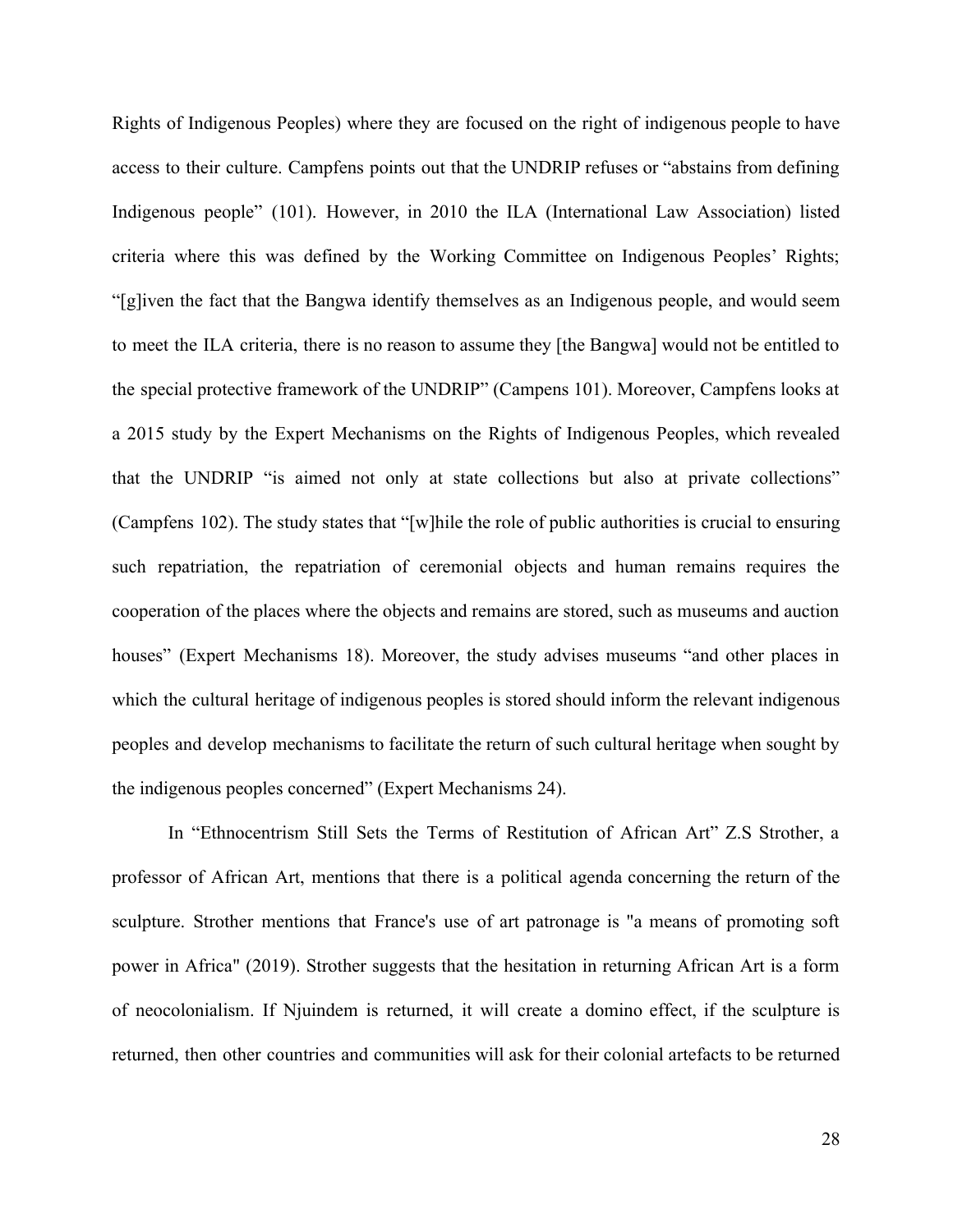as well. This has previously happened, for example, in March 2020, the Zimbabwe National Bird Statues which were looted from the ruins of Great Zimbabwe were returned after having been away for over a century (Cosgrove 2020). Moreover, repatriation will continue to happen in the future. However, due to the prestige and significance of the sculpture in both the West and Africa, there will be significant changes within museums and policies regarding repatriation. Ultimately, most museums within the West which primarily display artefacts taken from the colonised will make a loss or have very little to exhibit. As previously mentioned there is a lack of a debate regarding Njuindem, however, there have been initiatives by many organisations and individuals to repatriate these cultural objects. Despite Macron's speech and persistence on "the temporary or permanent restitution of African heritage to Africa," it is clear that very little has been done.

#### **Conclusion**

The purpose of this research was to understand "How do the economic, cultural and aesthetic values ascribed by Post-Colonial Europe, affect the debate and return of the Cameroonian sculpture, the Bangwa Queen?" Despite the fact that emphasis has been made on one specific object, this is part of a more extensive debate regarding the repatriation of artefacts taken during colonial times. Within the first chapter, I focused on "What is the Bangwa Queen and her history?" Here I explored the role and purpose of the sculpture, as it represents a "dancing priestess of the earth cult, diviner and mother of twins" (Bonnell and Grossman 76). Moreover, I explored the sculpture's journey from Cameroon, where she was respected and viewed as a sacred object, until her passage to Berlin, Paris and New York. Within Europe, the sculpture was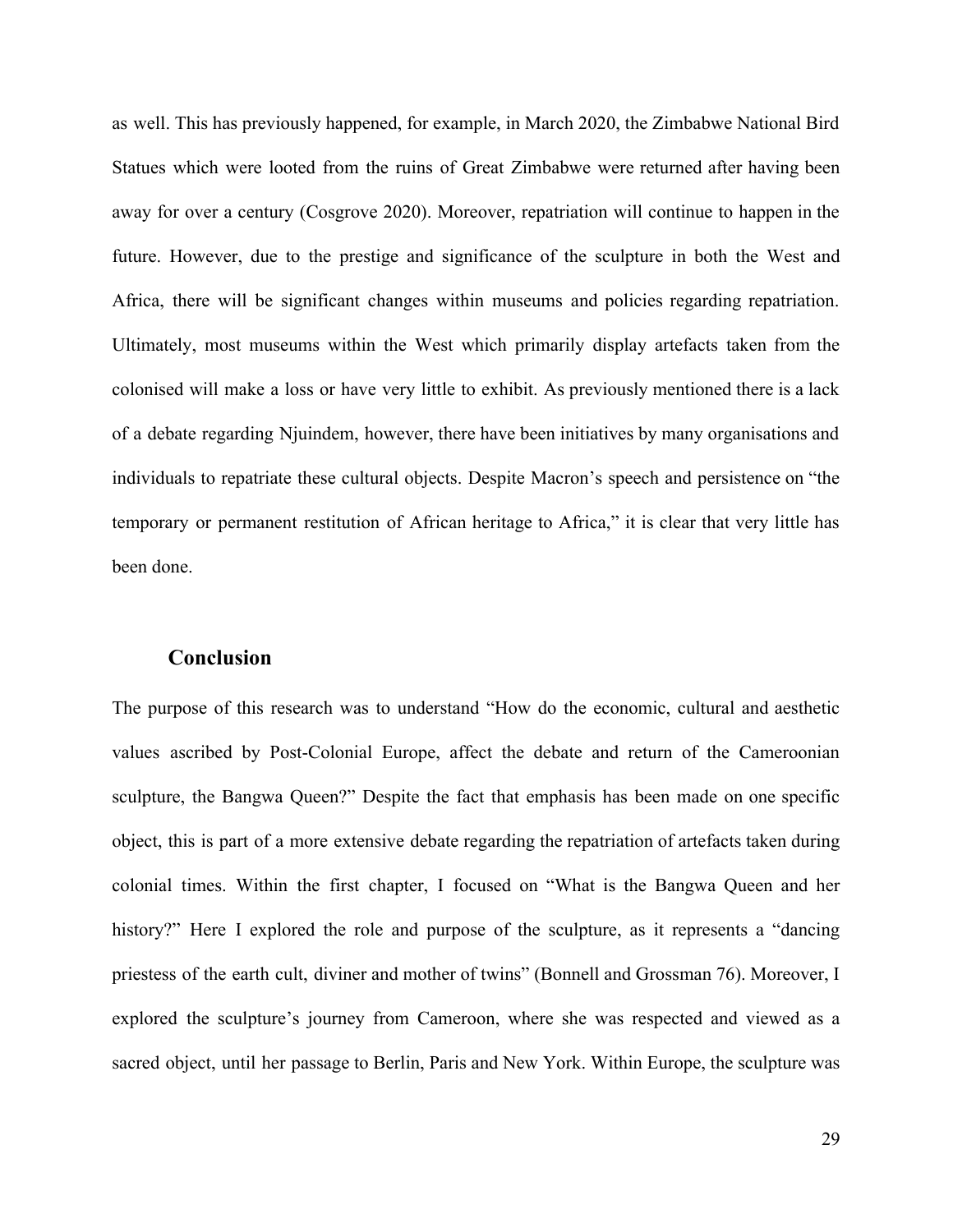're-interpreted' firstly through her name as within her country of origin she was referred to as Njuindem*.* However, she was renamed and is most commonly referred to as the "Bangwa Queen." I explore how her pedigree gained value due to her cross Atlantic career and exhibition within museums.

Within the second chapter, I explored the following question "What roles do cultural and aesthetic value play on the interpretation of the Bangwa Queen?" Here the sculpture was reinterpreted through photography and modern avant-garde styles which not only helped canonise the object but also assisted in popularising the object as these photographs appeared in museums and magazines. Njuindem was photographed by famous photographers such as Walker Evans and Man Ray. Although the sculpture was the subject of these artists, the sculpture was also subject to the imposition of Western standards and ideologies, which are very different from the use and purpose that the sculpture was originally intended for.

The third chapter is where I ask "What is the significance of the economic value of the Bangwa Queen?" This is where we see how the cultural and aesthetic values have impacted financial value. Moreover, Njuindem was sold for US\$3.4 million at an auction which shows how the value has increased from her last auction where she was sold for US\$26 000. The sculpture is highly valued and seen as an economic investment within the Western context.

Finally, in the fourth chapter, I return to the broader debate regarding the repatriation of colonial artefacts and how this applies to Njuindem, "What is the debate and how can the soft laws apply to the Bangwa Queen?" Ultimately, there are many reasons arguing why the sculpture and colonial artefacts should or should not be returned. However, many scholars and institutions believe that having access to one's heritage is a human right, especially if the artefact is of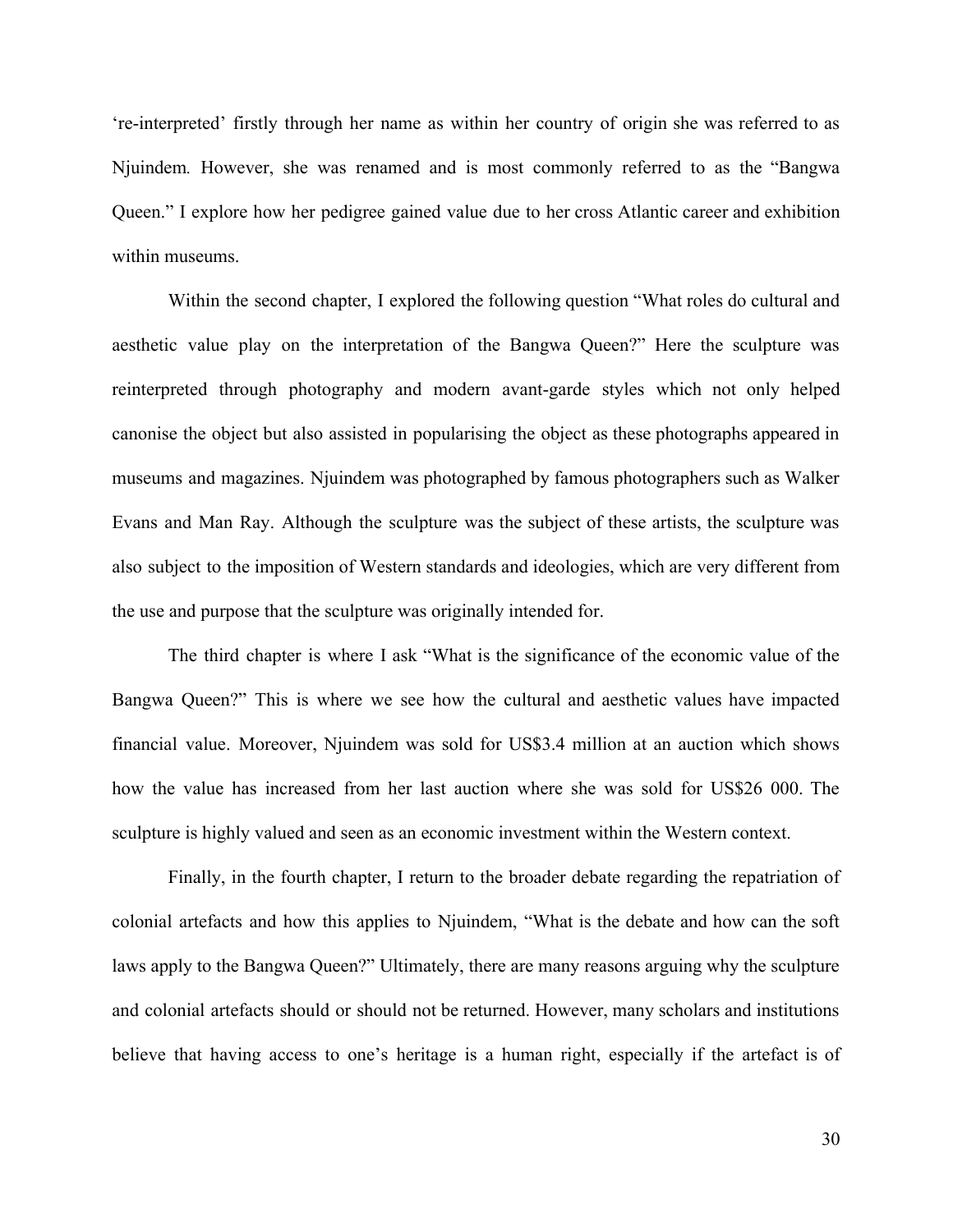spiritual or religious importance. For further research it would be interesting to understand the role of memory and how objects hold memories. Especially since Amadou-Mahtar M'Bow emphasizes that indigenous people have been " robbed of a memory" this may strengthen this argument even further (1978).

To conclude, we can see that Njuindem has been reinterpreted within a postcolonial framework. In addition, we can see that the roles of economic, cultural and aesthetic values within post-colonial Europe have indeed affected the debate of the return of the Cameroonian sculpture, Njuindem. Moreover, we can see how these all affect policies, laws and the responsibilities of museums. More specifically, we can see how these added values are responsible for the hesitation of repatriation, as Strother mentions that this is an example of soft power. Clearly, there needs to be more dialogue between the West and Africa, which we saw in the report by Sarr and Savoy to know how the position of each object is affected by the debate and what this means regarding its repatriation. Ultimately, due to past colonial relations, laws, policies and responsibilities need to be reconsidered within post-colonial relations and what this means for indigenous identity, history and knowledge.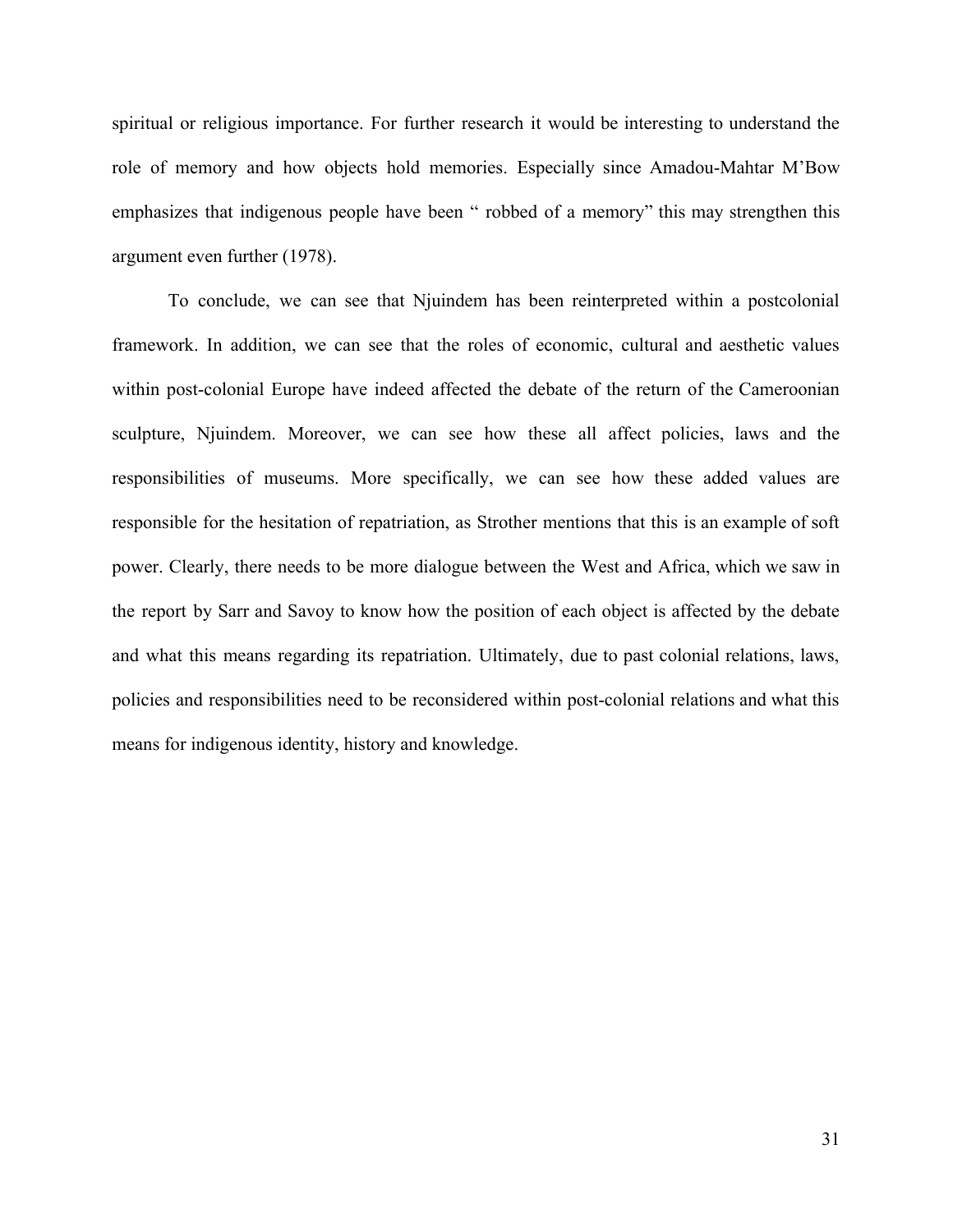### **Works Cited**

*Black Panther*. Directed by Ryan Coogler, Marvel Studios, 2018.

- Bloom, James D. *Reading the Male Gaze in Literature and Culture: Studies in Erotic Epistemology.* Springer International Publishing, 2018.
- Bohn, Willard. *The Rise of Surrealism: Cubism, Dada and the Pursuit of the Marvelous.* State University of New York Press, 2002.
- Bonnell, Letty, and Wendy A. Grossman. *Man Ray, African Art, and the Modernist Lens: International Arts & Artists,* 2009.
- Booth, Ken. *Strategy and Ethnocentrism.* Routledge, 2014.
- Brain, Robert, and Adam Pollock. *Bangwa Funerary Sculpture.* University of Toronto Press, 1971.
- Campfens, Evelien. "The Bangwa Queen: Artifact or Heritage?" *International Journal of Cultural Property,* vol. 26, no. 1, 2019, pp. 75–110.

Coogler, Ryan. Killmonger at the Museum of Great Britain, *Black Panther,* 2018.

- Cosgrove, Adenike. "Send It Back!: Chronicling the African Art Repatriation Debate." *Imodara*, 5 June 2020, [www.imodara.com/magazine/send-it-back/.](http://www.imodara.com/magazine/send-it-back/)
- "Emmanuel Macron's Speech at the University of Ouagadougou." *Elysee.fr*, 28 Nov.

2017,

[www.elysee.fr/emmanuel-macron/2017/11/28/emmanuel-macrons-speech-at-the](http://www.elysee.fr/emmanuel-macron/2017/11/28/emmanuel-macrons-speech-at-the-university-of-ouagadougou.en)[university-of-ouagadougou.en.](http://www.elysee.fr/emmanuel-macron/2017/11/28/emmanuel-macrons-speech-at-the-university-of-ouagadougou.en)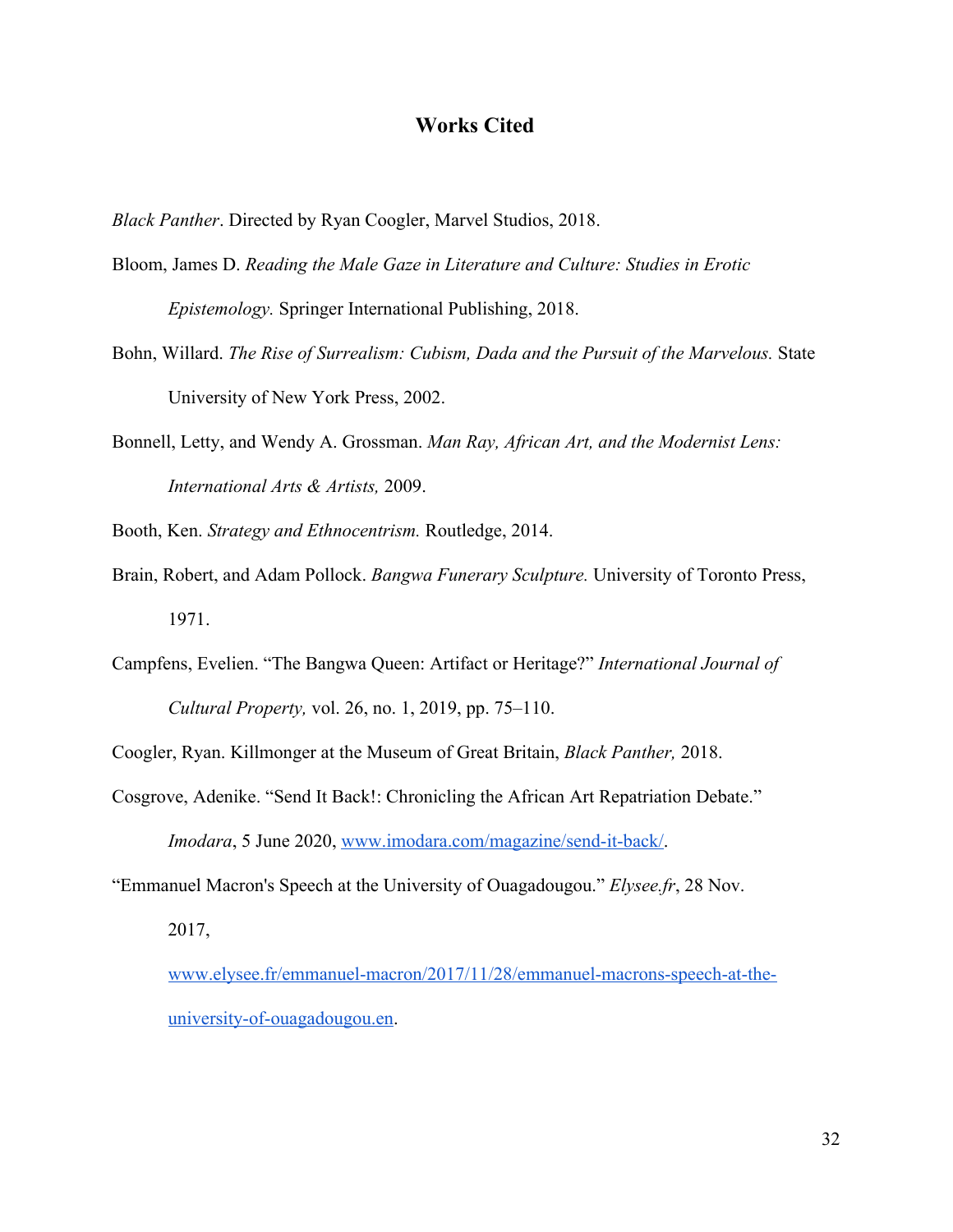Euronews. "Looted African Art: France's plan to return artefacts | #GME." *Youtube*, 30 Nov. 2018, <https://www.youtube.com/watch?v=tdM2nhmp2YU>

DeFabo, Julia Lynn, "The Bangwa Queen: Interpretations, Constructions, and Appropriations of Meaning of the Esteemed Ancestress Figure from the Cameroon Grassfields". *Senior Projects Spring 2014*. 2014.

"Emmanuel Macron's Speech at the University of Ouagadougou." Elysee.fr, 28 Nov. 2017, [www.elysee.fr/emmanuel-macron/2017/11/28/emmanuel-macrons-speech-at-the-universi](http://www.elysee.fr/emmanuel-macron/2017/11/28/emmanuel-macrons-speech-at-the-university-of-ouagadougou.en) [ty-of-ouagadougou.en](http://www.elysee.fr/emmanuel-macron/2017/11/28/emmanuel-macrons-speech-at-the-university-of-ouagadougou.en).

- Evan, Walker. Untitled, Commemorative figure of a queen, Bangwa Kingdom, Cameroon, nineteenth century. Wood. Paris, *Musee Dapper*, 1935.
- Fomin, E. S. D., and Michael M. Ndobegang. "African Slavery Artifacts and European Colonialism: The Cameroon Grassfields from 1600 to 1950." *The European Legacy*, vol. 11, no. 6, 2006, pp. 633–646.
- Gikandi, Halima. "Benin Negotiates with France to Return Precious Objects Taken during Colonial War." *Public Radio International,* 2020,

[www.pri.org/stories/2020-01-15/benin-negotiates-france-return-precious-objects-taken](http://www.pri.org/stories/2020-01-15/benin-negotiates-france-return-precious-objects-taken-during-colonial-war)[uring-colonial-war.](http://www.pri.org/stories/2020-01-15/benin-negotiates-france-return-precious-objects-taken-during-colonial-war)

Godonou, Alain. "UNESCO forum on Memory and Universality", February 5, 2007, in: Witness to History: A Compendium of Documents and Writings on the Return of Cultural Objects, Ed. Lyndel V. Prott, Paris: UNESCO, pp 61, 2009.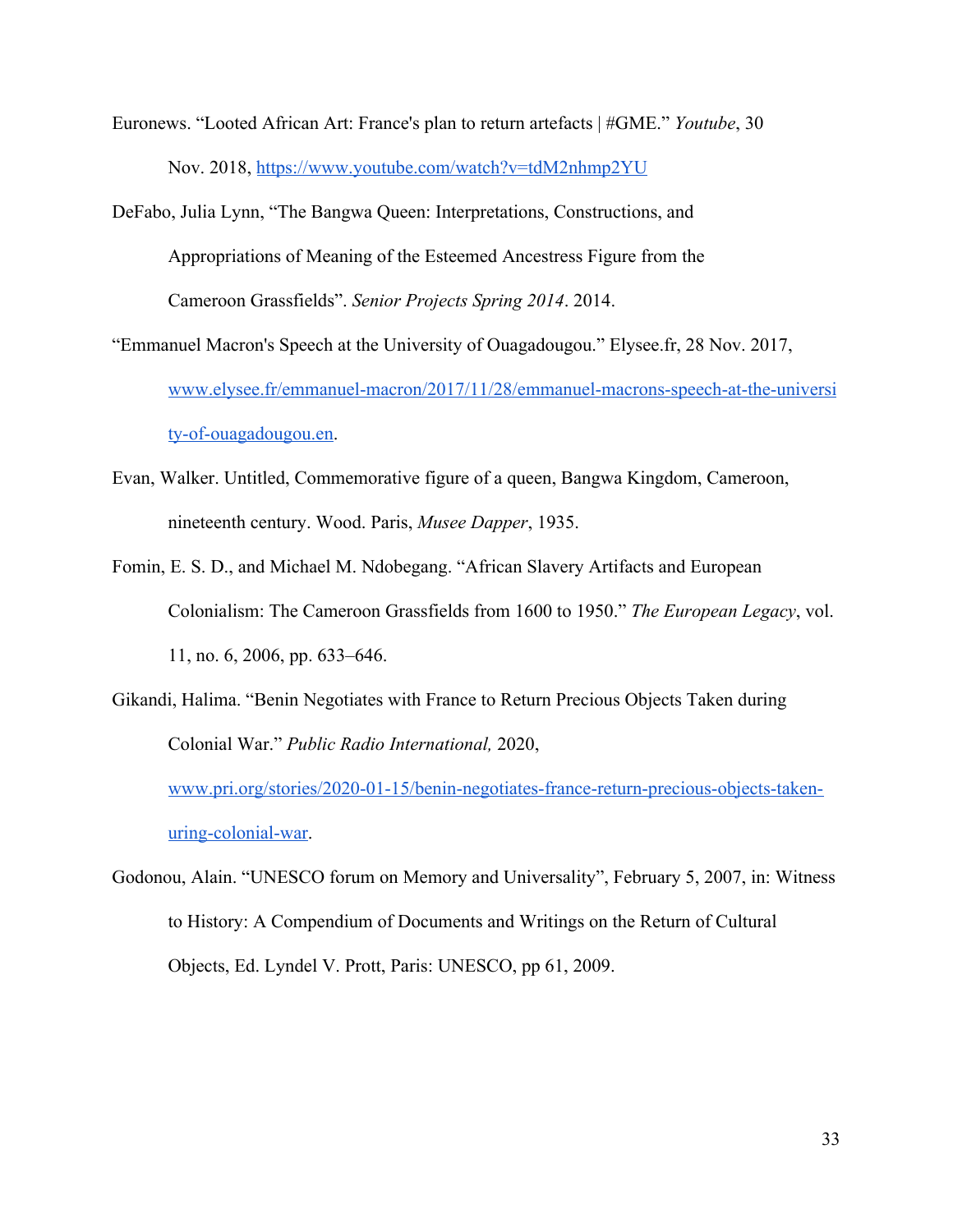- Grossman, Wendy A. "From Ethnographic Object to Modernist Icon: Photographs of African and Oceanic Sculpture and the Rhetoric of the Image." *Visual Resources,* vol. 23, no. 4, 2007, pp. 291–336., doi:10.1080/01973760701666398.
- Hall, Stuart. 1996. "Who Needs 'Identity'?" In: Hall S. & Du Guy P. (ed) *Questions of Cultural Identity.* London: Sage Publications, pp. 1- 17, 1996.
- Herrero, Marta. "Performing Calculation In The Art Market." *Journal of Cultural Economy,* vol. 3, no. 1, 2010, pp. 19–34., doi:10.1080/17530351003617552.
- Hulst, Titia. *A History of the Western Art Market: A Sourcebook of Writings on Artists, Dealers, and Markets.* University of California Press, 2017.
- Lajer-Burcharth, Ewa, and Söntgen Beate. *Interiors and Interiority*. Walter De Gruyter GmbH, 2016.
- Lemons, John, and Donald A. Brown. *Sustainable Development: Science, Ethics, and Public Policy.* Springer, 2011.
- Lusty, Natalya. "Explainer: Surrealism." *The Conversation,* 8 Feb. 2016, theconversation.com/explainer-surrealism-52487.
- Muchnic, Suzanne. "\$3.4-Million Sculpture Sale Sets Record for African Art: Auction: Some Items in a Beverly Hills Collection Bring as Much as 10 Times Their Pre-Sale Estimates during Brisk Bidding at Sotheby's in New York." *Los Angeles Times*, Los Angeles Times, 22 Apr. 1990, [www.latimes.com/archives/la-xpm-1990-04-22-mn-392-story.html.](http://www.latimes.com/archives/la-xpm-1990-04-22-mn-392-story.html)

Price, Sally. *Primitive Art in Civilized Places.* University of Chicago Press, 2001.

Ratha, Dilip, and Patrick Kabanda. "African Art Needs to Come Home - and This Is Why." *The Guardian,* Guardian News and Media, 21 Oct. 2015,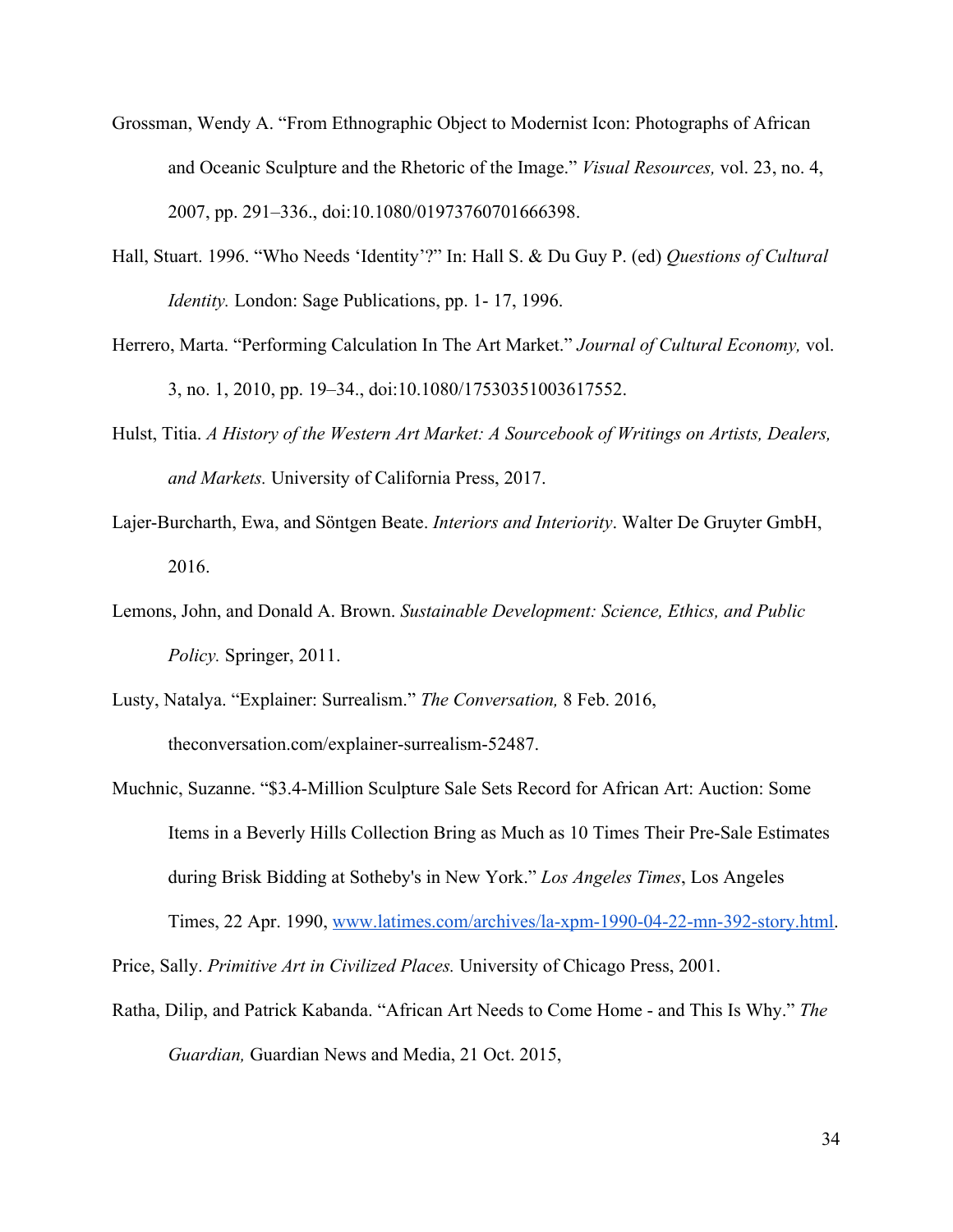[www.theguardian.com/global-development-professionals-network/2015/oct/21/african-ar](http://www.theguardian.com/global-development-professionals-network/2015/oct/21/african-art-needs-to-come-home-and-this-is-why) [t-needs-to-come-home-and-this-is-why.](http://www.theguardian.com/global-development-professionals-network/2015/oct/21/african-art-needs-to-come-home-and-this-is-why)

- Ray, Man. Untitled (Bangwa "Queen" sculpture with model), c.1934.
- Sarr, Felwine, and Bénédicte Savoy, "The Restitution of African Cultural Heritage, Towards a

New Relational Ethics." 26 Nov. 2018,

[http://restitutionreport2018.com/sarr\\_savoy\\_en.](http://restitutionreport2018.com/sarr_savoy_en)

Snoek, Joannes Augustinus Maria, et al. *Canonization and Decanonization.* Brill, 1998

Steiner, Christopher Burghard. *African Art in Transit.* Cambridge Univ. Press, 2004.

Strother, Z.S. "Eurocentrism Still Sets the Terms of Restitution of African Art." *The Art Newspaper,* The Art Newspaper, 8 Jan. 2019,

[www.theartnewspaper.com/comment/eurocentrism-still-defines-african-art.](http://www.theartnewspaper.com/comment/eurocentrism-still-defines-african-art)

Expert Mechanism, "Promotion and Protection of the Rights of Indigenous Peoples with Respect to Their Cultural Heritage," Doc. UN GA/HRC/30/53, General Assembly, *United Nations*, 13th session, agenda item 5. 2015.

<https://undocs.org/A/HRC/30/53>

- M'Bow, Amadou-Mahtar. "A Plea for the Return of Cultural Heritages to Those Who Created Them." Annals of Tourism Research, Pergamon, 23 Aug. 2002, [www.sciencedirect.com/science/article/pii/0160738379901488](http://www.sciencedirect.com/science/article/pii/0160738379901488).
- Vandoorne, Saskya, and Lauren Said-Moorhouse. "France Urged to Return Looted Art and Amend Heritage Laws." *CNN,* Cable News Network, 21 Nov. 2018, [www.cnn.com/style/article/france-african-cultural-heritage-intl/index.html](http://www.cnn.com/style/article/france-african-cultural-heritage-intl/index.html).